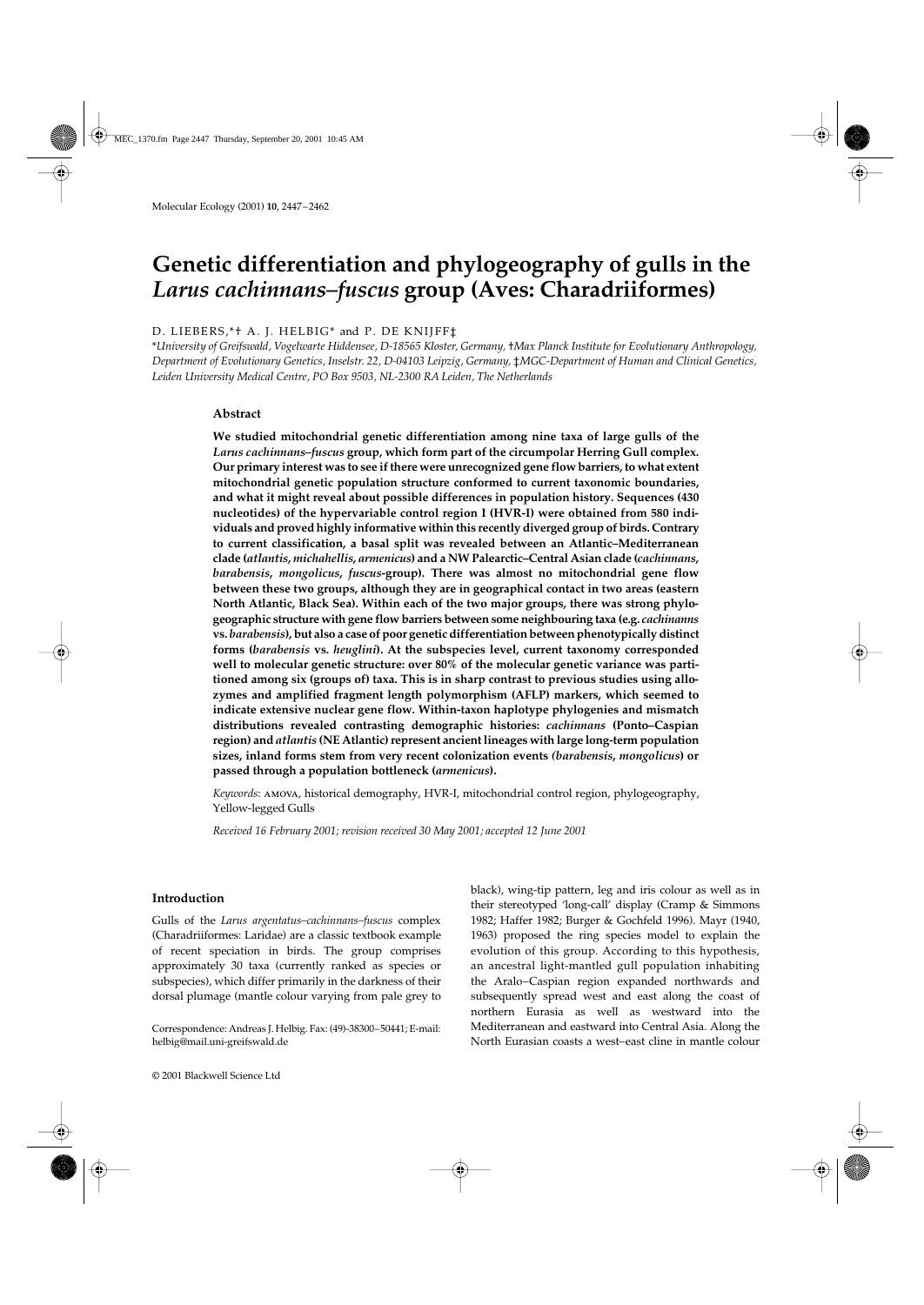developed, western birds having a dark mantle (*graellsii*, *fuscus*, *heuglini*), those further east having a progressively lighter mantle (*taimyrensis*, *birulai*, *vegae*). From eastern Asia, according to Mayr's model, light-mantled gulls colonized North America, spreading eastward across the entire continent, and later reinvaded Europe via the North Atlantic, thus closing the circumpolar ring. While neighbouring populations all along the ring are supposed to interbreed, a reproductive barrier exists in NW Europe, where secondary contact was established between the two ends of the ring. This gene flow barrier is obvious in the sympatric coexistence in NW Europe of light-mantled Herring Gulls (*Larus argentatus*) and dark-mantled Lesser Black-backed Gulls (*Larus fuscus*). In line with Mayr's hypothesis, traditional taxonomy recognized a basic split between the dark-mantled Lesser Black-backed Gull (with ssp. *fuscus*, *intermedius*, *graellsii*, *heuglini*, *taimyrensis*) and light-mantled Herring Gull (all other taxa; Peters 1934).

While the reproductive relationships among sympatric forms in NW Europe are quite clear, less attention has been paid to a second, more southernly distributed chain of taxa that originally spread east and west from the Aralo– Caspian region. This chain is composed — from west to east — of the forms *atlantis* (eastern North Atlantic Ocean), *michahellis* (Mediterranean Sea), *armenicus* (inland lakes of Anatolia, Armenia, Iran), *cachinnans* (Black, Caspian, Aral Seas), *barabensis* (western Siberia) and *mongolicus* (central Asian steppe region). According to Mayr (1963), they form a chain of interbreeding populations, the eastern end of which (*mongolicus*) is supposed to be the result of mixing between *cachinnans* and *vegae* (from NE Siberia). In recent handbooks (Haffer 1982; Burger & Gochfeld 1996; Snow & Perrins 1998), the southern taxa were assigned to two species separate from *L. argentatus* and *L. fuscus*, namely Armenian Gull *L. armenicus* (monotypic) and Yellowlegged Gull *L. cachinnans* (with ssp. *atlantis*, *michahellis*, *cachinnans*, *barabensis*, *mongolicus*). This group and its relationships with the northern, dark-mantled *L. fuscus* group was the subject of the present study.

Previous molecular work revealed little genetic differentiation within the *argentatus–fuscus–cachinnans* complex. Two allozyme studies found 90% of the variation within colonies with no fixed allelic differences between taxa (Johnson 1985; Snell 1991). Amplified fragment length polymorphism (AFLP) markers (de Knijff *et al*. 2001) yielded a somewhat higher (15.8%) among-taxon (or taxon-group) component of variance, but most of the molecular variance was again within populations. Random amplified polymorphic DNA (RAPD) profiles indicated bidirectional introgression between *argentatus* and *cachinnans* along the Volga river system in Russia (Panov & Monzikov 1999). Mitochondrial DNA (mtDNA) sequence divergence between *argentatus*, *fuscus* and *michahellis* was minimal,

both at the cytochrome *b* gene (Wink *et al*. 1994; Heidrich *et al*. 1996) and in domain II and III of the control region (Crochet *et al*. 2000; Crochet & Desmarais 2000). None of these mtDNA studies were based on sample sizes large enough to investigate differentiation between taxa (cf. Helbig 1994).

Available genetic data thus indicate a very recent origin of gulls of the *argentatus–fuscus–cachinnans* complex, in which phenotypic divergence was apparently accompanied by very little genetic differentiation. So far, however, no study on gulls has made use of the most variable part of the mitochondrial control region [hypervariable control region I (HVR-I) = domain I in Baker & Marshall 1997], which has been shown to be highly informative at the population level in closely related avian taxa (e.g. Edwards 1993; Wenink *et al*. 1996; Marshall & Baker 1997; Barrowclough *et al*. 1999; Avise 2000) and many other organisms including humans (e.g. von Haeseler *et al*. 1996).

Here we use an extensive set of mitochondrial HVR-I sequences to investigate the genetic differentiation and population structure of nine gull taxa, which include all forms of Yellow-legged Gull (*cachinnans* group) and three forms of Lesser Black-backed Gull (*fuscus* group) with which the former come into geographical contact. This is the case: (i) in the eastern North Atlantic, where northern, dark-mantled *graellsii* (breeding on Iceland, Faeroes, British Isles, NW France) meet southern paler-mantled *atlantis* (Azores, Madeira, Canary Islands) and *michahellis* along the French Atlantic coast (Yésou 1991); and (ii) along the Ob river depression in western Siberia, where the range of southern *barabensis* (*cachinnans* group) approaches that of inland-breeding, northern *heuglini* (*fuscus* group). *L. argentatus s. str.* and two other subspecies of *L. fuscus* (*intermedius*, *fuscus*) were not included here, but will be treated in separate analyses.

Our primary interest was: (i) to see if there might be unrecognized gene flow barriers; (ii) to what extent mitochondrial genetic population structure conformed to current taxonomic boundaries; and (iii) what it might reveal about possible differences in population history. We expect this group of gulls to serve as a suitable model for the many other complexes of closely related forms of birds, which were traditionally classified as polytypic species, but often consist of distinct taxa separated by quite pronounced gene flow barriers [e.g. *Phylloscopus* warblers (Helbig *et al*. 1996; Irwin *et al*. 2001) ].

## **Materials and Methods**

## *Sampling*

Samples of blood or flight muscle were collected from 580 individuals at 34 localities (Fig. 1), comprising all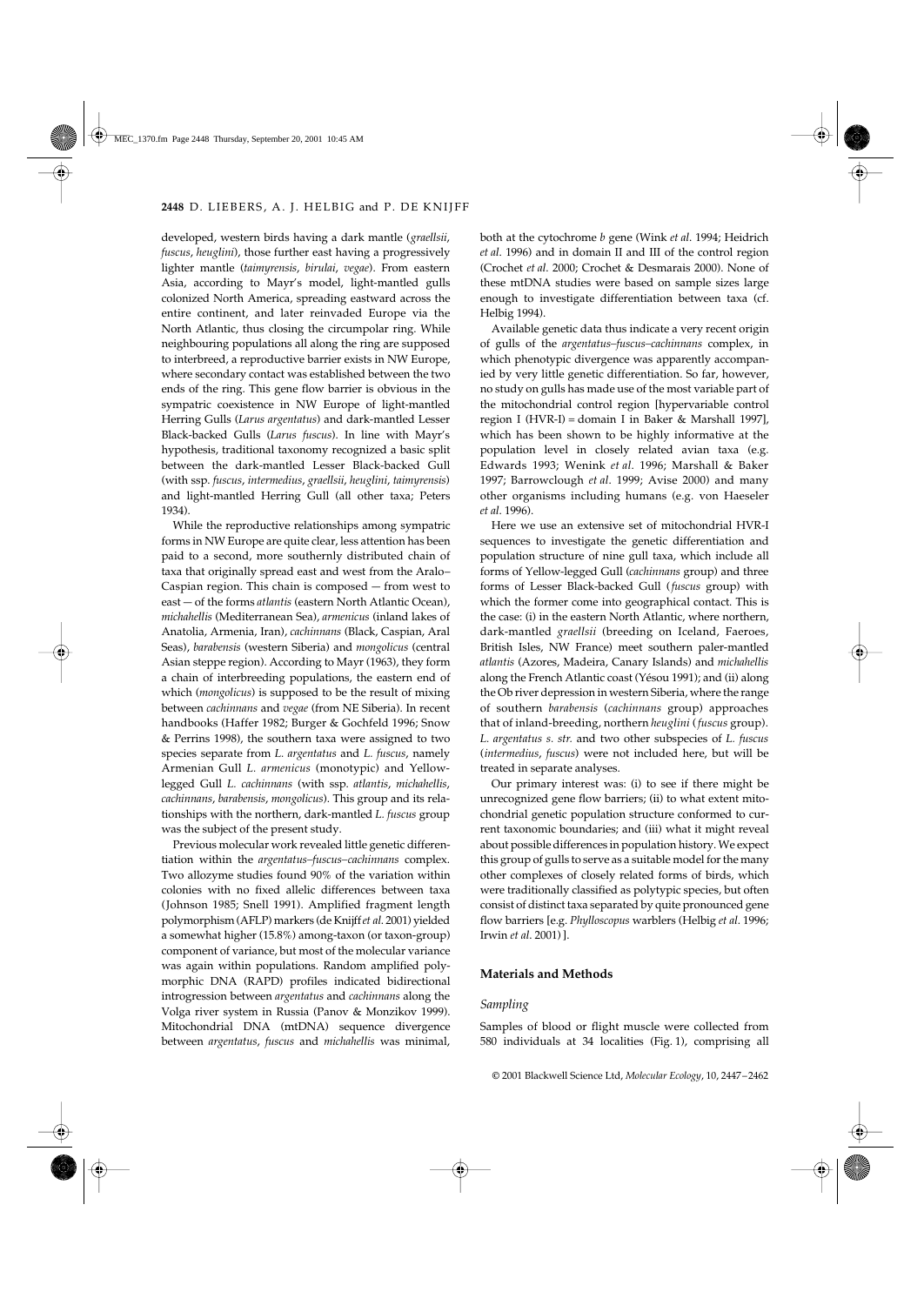

**Fig. 1** Breeding ranges, sampling locations (map) and haplotype composition (pie charts) of gull taxa investigated. Darkness of symbols on the map corresponds to paleness of the mantle in the respective taxa, which ranges from pale grey (white dots) to dark grey (black), 'mixed' colonies are shown by grey dots. Colours in the pie charts correspond to those in the haplotype phylogeny (Fig. 3).

described taxa in the *Larus cachinnans* group (*atlantis*, *michahellis*, *armenicus*, *cachinnans*, *barabensis*, *mongolicus*) and three taxa of the *L. fuscus* group (*graellsii*, *heuglini*, *taimyrensis*). Material was collected exclusively from breeding colonies (see Table 1), either from incubating adults caught with walk-in traps on the nest or from chicks (one per nest). Phenotypic characters of adults (colour of mantle, legs, bill, wing-tip pattern, standard measurements) were recorded at all colonies. Representative voucher specimens and aliquots of all samples investigated in this study have been deposited in the Zoological Museum Greifswald. In phylogenetic analyses, *L. canus* (from the Netherlands) was used as the outgroup taxon.

# *DNA extraction, long-fragment polymerase chain reaction, DNA sequencing*

Blood and tissue samples were preserved in APS-buffer (Arctander 1988) or 95% ethanol, respectively, and stored at –20 °C. For each specimen, total cellular DNA was isolated using a salting-out procedure (Miller *et al*. 1988). We amplified a 2500–3000 bp fraction of the mitochondrial genome, which included the entire control region, the ND6

gene and a part of the 12S rRNA gene. From this, 430 nucleotides of the HVR-I region were sequenced directly. Primer sequences were as follows  $(H =$  heavy strand;  $L =$ light strand; numbers give the position of the 3′-end in *Gallus gallus* mitochondrial genome, cf. Desjardin & Morais 1990): amplification primers: UUL (L-16076) AAA ACA TTG GTC TTG TAA ACC; cyt-H (L-15722) CAC ATC AAA CCA GAA TGA TAC TTC CTA TT; primers cyt-D and DDL see Helbig & Seibold (1999); sequencing primers: HLB (H-519) GGC CCT GAC ATA GGA ACC AGA GG; H419 (H-419) GGG TTG CTG ATT TCA CGT GA (designed for this study).

Each 50 µL polymerase chain reaction (PCR) contained 50 µg of total DNA, 350 µm of each dNTP, 0.5 pmol of each primer, 2 units DNA polymerase (Expand™ Long template PCR System, Boehringer Mannheim) and a final concentration of 2.25 mm  $MgCl<sub>2</sub>$ . After initial denaturation (2 min at 94 °C), 30 cycles were run in a Perkin Elmer thermocycler (GeneAmp 2400) as follows: 10 s denaturation at 94 °C, 30 s annealing at 50–55 °C, primer extension initially 2.5 min at 68 °C. After the first 10 cycles, the annealing temperature was raised to 55–57 °C and the extension time was increased by 20 s each cycle. Seven µL of the reaction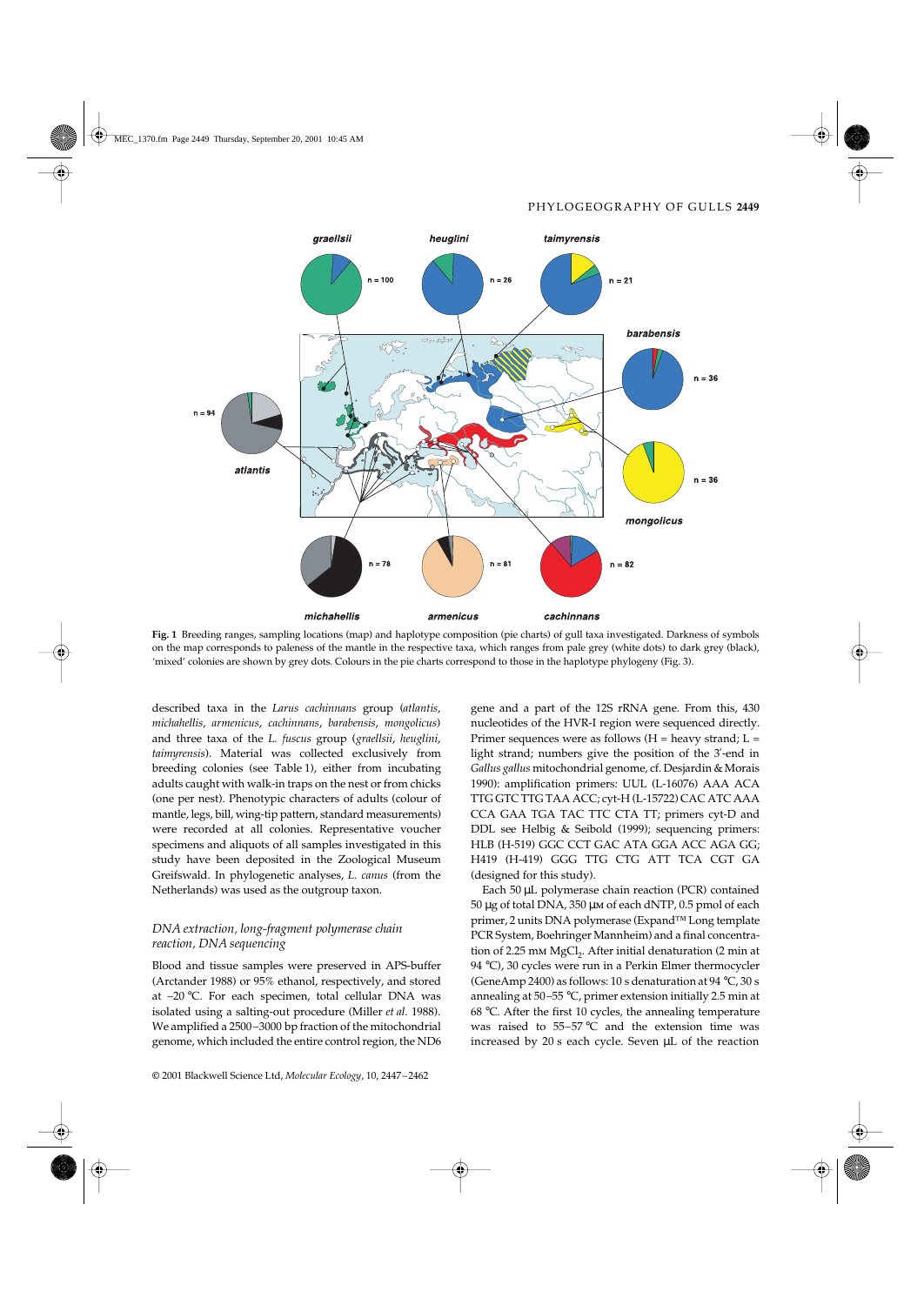**Table 1** List of taxa investigated, breeding colonies, sample sizes (*n*) and grouping of colonies into populations

| Taxon       | Population | Breeding colony     | $\boldsymbol{n}$ |
|-------------|------------|---------------------|------------------|
| atlantis    | atlAZO     | <b>Azores</b>       | 20               |
|             | atlMDR     | Madeira             | 20               |
|             |            | Morocco             | 7                |
|             | atlBER     | Berlenga, Portugal  | 17               |
|             | atlGAL     | Galicia, NE Spain   | 30               |
| michahellis | micWeM     | Gibraltar           | 11               |
|             |            | Camargue, France    | 18               |
|             |            | Alsac, France       | 12               |
|             |            | NW Italy            | 7                |
|             | micEaM     | Malta               | 15               |
|             |            | Crete               | 9                |
|             |            | Constanta, Romania  | 6                |
| armenicus   | armTUZ     | Tuz Gölü            | 51               |
|             | armVAN     | Van Gülü            | 30               |
|             | armBEY*    | Beysehir Gölü*      | 16               |
| cachinnans  | cacBLS     | Istria, Romania     | 7                |
|             |            | Odessa, Ukraine     | 9                |
|             | cacUKR     | Asov Sea, Ukraine   | 23               |
|             | cacCSS     | Caspian Sea, Russia | 43               |
| barabensis  | barKAZ     | Tengiz, Kazakhstan  | 36               |
|             | barUBK*    | Tuzkan, Uzbekistan* | 10               |
| mongolicus  | monEAS     | Eastern Mongolia    | 11               |
|             | monBAI     | Lake Baikal, Russia | 12               |
|             | monWES     | Western Mongolia    | 13               |

*cachinnans* group: pale-grey mantle, southern Palearctic

*fuscus* group: dark-grey mantle, northwestern Palearctic

| Taxon       | Population | Breeding colony        | n  |
|-------------|------------|------------------------|----|
| graellsii   | graNAT     | <b>Iceland</b>         | 9  |
|             |            | Faeroe Islands         | 35 |
|             | graUKD     | Northern England       | 20 |
|             |            | Central England        | 6  |
|             | graEUR     | Finistère, France      | 5  |
|             |            | Rotterdam, Netherlands | 25 |
| heuglini    | heuKAN     | Western Sibiria        | 9  |
|             |            | Kanin Peninsula        | 14 |
|             |            | Petchora Delta         | 3  |
| taimyrensis | taiPJA     | Taimyr Peninsula       | 21 |

\*Colony consisting of two different phenotypes.

mixture were used as template for sequencing. Excess amplification primers and nucleotides were digested with Exonuclease I (10 units) and Shrimp Alkaline Phosphatase (2 units; PCR product presequencing kit, Amersham). Cycle sequencing reactions were performed with Ampli-Cycle™ Sequencing Kit (Perkin Elmer) and [α33P]-labelled dATP according to the manufacturer's specifications.

Reaction products were electrophoresed on 6% polyacrylamide gels.

We took special care to ensure the mitochondrial origin of sequences and to avoid (co)amplification of possible nuclear copies of mtDNA: *Long-template PCR*. Most mitochondrial-like sequences in the nuclear genome are short (Blanchard & Schmidt 1996), so we performed longtemplate PCR amplifications making (co)amplification of nuclear copies less likely. (ii) *Amplifications with different primer combinations*: In addition to the standard amplification with primers UUL-DDL (product length 2515 bp), we amplified the control region with primers cyt-H-DDL (length 2869 bp) in 23 individuals and with primers cyt-D-DDL (length 3022 bp) in 21 individuals. Thus, sequences of up to three different amplifications from the same target DNA were compared. (iii) *CsCl purification*: mtDNA out of 14 muscle samples was purified by ultracentrifugation in CsCl gradients and sequences were compared to those derived from total DNA of the same 14 individuals (for amplifications with up to three different primer combinations each).

## *Sequence analysis, phylogeny reconstruction*

Sequences were aligned by eye using ESEE (Cabot & Beckenbach 1989). Genetic distances between haplotypes were computed in mega (Kumar *et al*. 1993) based on the Kimura 2-parameter model (K 2-p; Kimura 1980) with gamma correction. Single nucleotide indels (two positions) were treated like transversions. Rate heterogeneity between sites was taken into account by assuming gammadistributed rates. The  $\alpha$ -parameter was estimated from the sequence matrix by a Hidden Markov Model without correlation (Felsenstein & Churchill 1996) using puzzle (version 4.0.2; Strimmer & von Haeseler 1996). The resulting distance matrices were used to construct haplotype phylogenies using the Kitsch algorithm (PHYLIP 3.5c; Felsenstein 1993). Support values for internal branches of the haplotype phylogeny were calculated by likelihood mapping using the quartet puzzling algorithm (Strimmer & von Haeseler 1997) with the Hasegawa–Kishino–Yano (HKY) substitution model (Hasegawa *et al*. 1985) and 10 000 quartets per branch (puzzle 4.0.2).

To illustrate geographical partitioning of haplotypes within subsets of taxa, uncorrected median-joining networks (Bandelt *et al*. 1999) were computed using the program network version 2.0 (Röhl 1998). For reasons of clarity, in the very diverse Atlantic–Mediterranean group we included only haplotypes occurring at least twice in the total sample.

#### *Population genetic analyses*

For the purpose of this analysis, we pooled individuals of the same taxon from geographically close locations,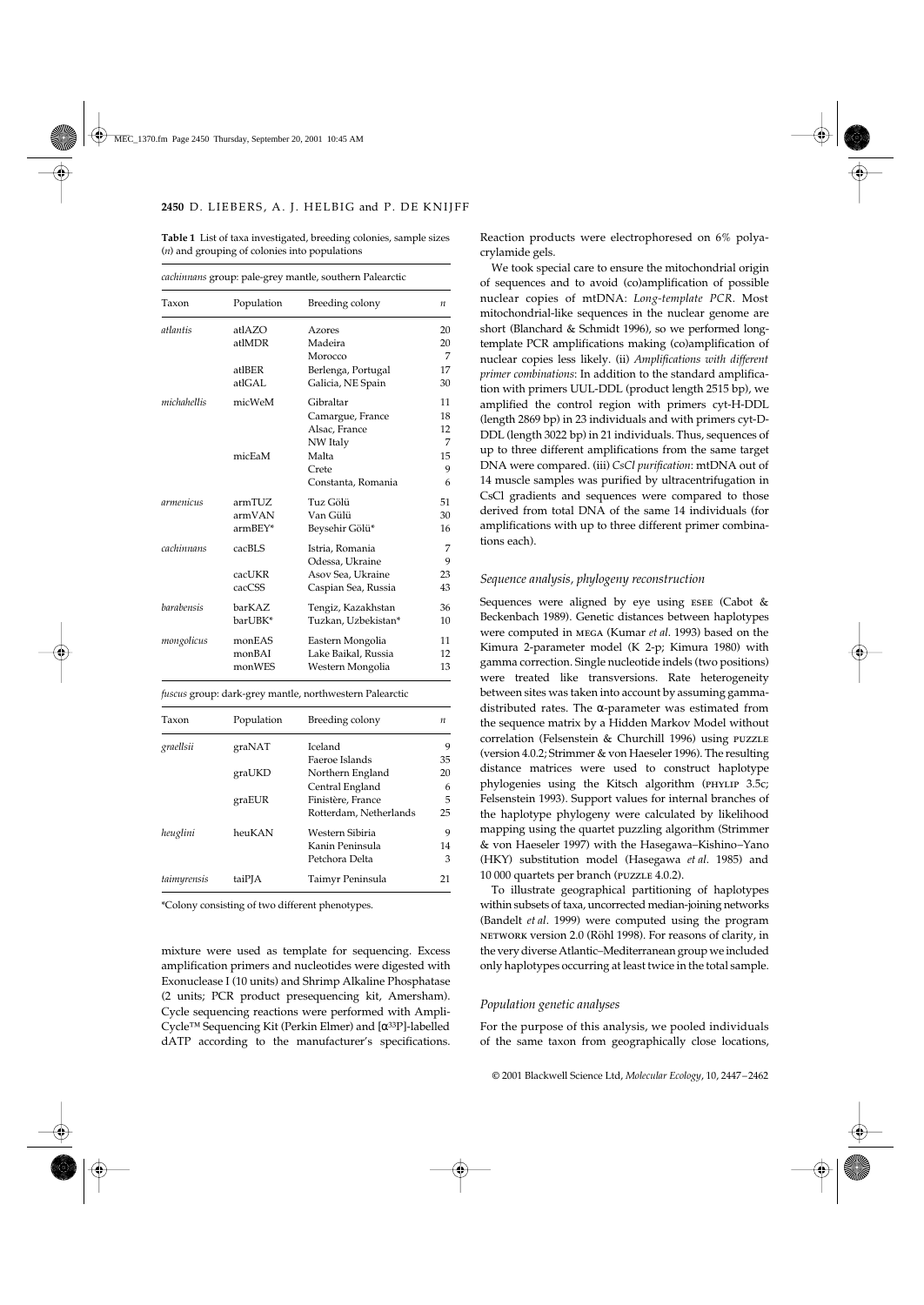yielding a total of 22 'populations' (Table 1), each with a minimum sample size of 10. At two sites, Lake Beysehir, SW Turkey, and Tuzkan, Uzbekistan, two distinct phenotypes were breeding in mixed colonies, *michahellis* and *armenicus* at the former, *cachinnans* and *barabensis* at the latter. Here it was not possible to assign chicks to one or the other taxon (no adults were caught), therefore sequences were excluded from the population genetic analyses. To characterize and compare mitochondrial genetic diversity between taxa, numbers of haplotypes (HT) and polymorphic sites (S), nucleotide diversity (π) with variance  $V(\pi)$  and mean number of pairwise differences (d) were derived for all taxa using the program arlequin version 1.1 (Schneider *et al*. 1998). We tested for differences in nucleotide diversity  $(\pi)$ between taxa using the formula  $t = \pi_1 - \pi_2/[V(\pi_1)^2 +$ V $(\pi_2)^2$ <sup>1/2</sup> (Nei 1987). *T*-values were compared with percentage points of the standard normal distribution (Kirkwood 1988).

To assess to what extent we had sampled the mitochondrial genetic diversity adequately, we calculated for each taxon an index of sample saturation (SAT) defined as SAT  $= N_{\text{obs}}/N_{\text{sat}}$ , where  $N_{\text{obs}}$  is the number of individuals sequenced in a given taxon and  $N_{\text{sat}}$  is the number at which the addition of a further 10 individuals would be expected to recover less than one additonal haplotype (see Helgason *et al*. 2000). Values of SAT > 1 indicate adequate sampling, i.e. a disproportionate increase in sample size would be needed to recover new haplotypes.

Mitochondrial genetic differentiation between populations and taxa was assessed by calculating pairwise  $\Phi_{ST}$ values and testing their significance by running 10 000 permutations in the program ARLEQUIN. Estimates of gene flow (number of female migrants per generation  $[N_m]$ ) were computed assuming that the mutation rate is negligible compared to the migration rate between two populations. The transition/transversion (ts/tv) parameter κ was estimated using the maximum likelihood method implemented in puzzle. Hierarchical analyses of molecular variance (amova; Excoffier *et al*. 1992) were performed to study the partitioning of genetic variance within and among populations and taxa. To find the smallest possible number of taxon groups explaining a maximum of between-group genetic variance (i.e. to capture as much of the geographical structure as possible), we assigned the 32 phenotypically pure colonies to two, three, six or nine groups (see 'Results') and estimated the partitioning of genetic variance for each hypothesis using ARLEQUIN. We computed frequency distributions of pairwise sequence differences ('mismatch distributions') to infer historical demographic patterns within each taxon (Slatkin & Hudson 1991; Rogers & Harpending 1992) and to calculate per cent sequence divergence between taxa.

# **Results**

### *Characterization of sequence variation*

A total of 580 mitochondrial HVR-I sequences (430 nucleotides each) representing nine gull taxa were obtained. The full length sequence of HT 01 (Appendix I; this appendix is available from the Molecular Ecology web site, URL http://www.blackwell-science.com/products/ journals/suppmat/mec/mec1370/mec1370sm.htm) and that of the outgroup taxon *Larus canus* were deposited in the EMBL nucleotide data bank (accession nos AJ277127, AJ310427). Based on two lines of evidence we are confident that all sequences are of mitochondrial origin: (i) separate amplifications with three different primer combinations yielded identical sequences for each of the 44 individuals for which such comparisons were made. (ii) Sequences derived from CsCl-purified mtDNA were identical to those derived from total DNA of the same individuals  $(n = 14)$ .

Sequence alignment required the insertion of 1-bp gaps at two positions (no. 125 in *michahellis*-type sequences, no. 236 in *cachinnans*-type sequences; cf. Appendix I). A total of 44 sites (10.5%) were variable, 34 (8.1%) of which were parsimony informative. Transversions occurred at only four positions, the ts/tv ratio was estimated to be 17.1 (using puzzle 4.0.2). Substitution rates varied strongly among sites resulting in an overall  $\alpha$  value of 0.04. Base composition was biased with a deficiency of guanine  $(G = 15.0\%$ ,  $T = 27.2\%, A = 27.0\%, C = 30.8\%).$  Overall, 90 haplotypes were detected, of which 26 were shared between at least two colonies. The number of haplotypes found per taxon ranged from three (*mongolicus*) to 25 (*cachinnans*; Table 2). The frequency of each haplotype per population is given in Appendix I.

The index of sample saturation (Table 2) indicates that most taxa were sampled adequately (values > 1), except *heuglini* and *taimyrensis*, for which sample sizes were smallest, and *cachinnans*, which is by far the most genetically diverse taxon investigated (see below).

## *Geographical structure of genetic variation*

The haplotype composition of the nine phenotypically distinct taxa showed obvious geographical structure (Fig. 1) with pairwise  $\Phi_{ST}$  values ranging from 0.032 to 0.928 (Table 3). There was significant genetic differentiation between all pairs of taxa except between *barabensis* and *heuglini*. In a hierarchical amova, we investigated how the overall genetic variation was distributed among groups of populations (Table 4). Model A: the traditional division into two species, the southern *L. cachinnans* (pale grey mantle) and the northern *L. fuscus* (dark grey mantle; cf. Mayr 1963), accounted for only 26.8% of the overall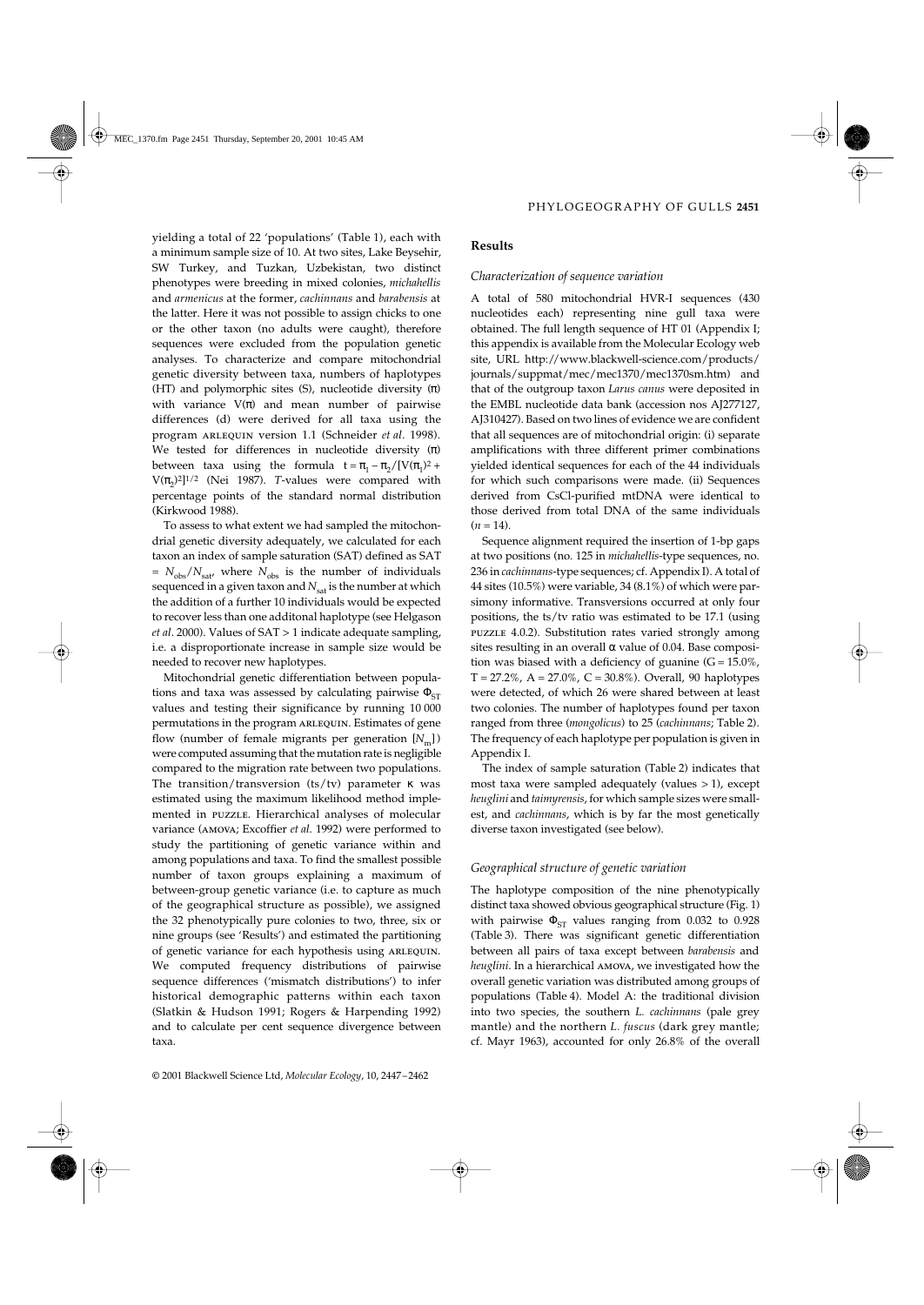**Table 2** Genetic diversity indices of the gull taxa based on HVR-I sequences (430 nucleotides) of the control region. For taxa in which obvious introgression was observed, values given in *italics* are based on samples excluding introgressed haplotypes. Number of individuals (*n*); number of haplotypes (HT); saturation index (SAT); nucleotide diversity ( $\pi \times 10^{-3}$ ) with variance V( $\pi$ ); number of segregating sites (S); mean number of pairwise nucleotide differences (d); expansion coefficient (S/d); maximum Kimura 2 parameter (K 2-p) distance with gamma correction ( $\alpha$  = 0.04) between haplotypes

| Taxon       | $\boldsymbol{n}$ | HT             | SAT  | $\pi \pm V(\pi)$ | S  | d    | S/d  | $K2-p$ |
|-------------|------------------|----------------|------|------------------|----|------|------|--------|
|             |                  |                |      |                  |    |      |      |        |
| atlantis    | 94               | 16             | 1.57 | $6.07 \pm 3.6$   | 24 | 2.55 | 9.4  | 0.095  |
|             | 92               | 15             | 1.84 | $5.29 \pm 3.3$   | 18 | 2.22 | 8.1  | 0.048  |
| michahellis | 78               | 17             | 1.11 | $4.07 \pm 2.7$   | 13 | 1.71 | 7.6  | 0.027  |
| armenicus   | 81               | 10             | 2.03 | $4.79 \pm 3.0$   | 14 | 2.01 | 7.0  | 0.057  |
|             | 74               | 8              | 2.47 | $1.71 \pm 1.5$   | 7  | 0.72 | 9.7  | 0.012  |
| cachinnans  | 82               | 25             | 0.68 | $9.91 \pm 5.5^*$ | 22 | 4.16 | 5.3  | 0.128  |
| barabensis  | 36               | 7              | 1.20 | $1.44 \pm 1.3$   | 9  | 0.61 | 14.8 | 0.019  |
|             | 35               | 6              | 1.17 | $0.81 \pm 0.9$   | 5  | 0.34 | 14.7 | 0.005  |
| mongolicus  | 36               | 3              | 1.80 | $1.42 \pm 1.3$   | 6  | 0.60 | 10.1 | 0.021  |
|             | 34               | $\overline{2}$ | 1.70 | $0.14 \pm 0.4$   | 1  | 0.06 | 16.7 | 0.002  |
| graellsii   | 100              | 14             | 2.50 | $1.75 \pm 1.5$   | 13 | 0.73 | 17.8 | 0.012  |
| heuglini    | 26               | 7              | 0.65 | $1.88 \pm 1.6$   | 6  | 0.79 | 7.6  | 0.009  |
| taimyrensis | 21               | 10             | 0.30 | $4.40 \pm 2.9$   | 10 | 1.85 | 5.4  | 0.021  |

\*Value is significantly greater than in all other taxa except *atlantis* and *taimyrensis* (*P* < 0.05, test after Nei 1987).

variance. Further subdividing *L. cachinnans*, under Model B, into an Atlantic–Mediterranean group (*atlantis*, *michahellis*, *armenicus*) and a West-central Asian group (*cachinnans*, *barabensis*, *mongolicus*) increased the among-groups variance component to 61.5%. Boundaries between all nine taxa (Model D) explained 81.3% of the variance. An equally large proportion (82.1%) can be accounted for by only six groups (Model C), if poorly differentiated taxa ( $\Phi_{ST}$  values

below 0.2; Table 3) are merged (*atlantis–michahellis* and *barabensis–heuglini–taimyrensis*, respectively). In conclusion, the amova showed that the overall genetic variation has a strong geographical structure and that this structure is well reflected in the current taxonomic subdivisions, which are based on phenotypic characters.

## *Levels of gene flow in contact zones*

An aspect of particular interest was the question to what extent, if any, gene flow between geographically neighbouring taxa might be restricted. This is expressed quantitatively in the  $\Phi_{ST}$  values of the AMOVA (Table 3) and is illustrated by the relative frequencies of haplotypes in each taxon (Fig. 1). At one extreme, a strong restriction of mitochondrial gene flow was detected: (i) in the eastern North Atlantic between *graellsii* and *atlantis/michahellis*; and (ii) on the western coast of the Black Sea between *michahellis* and *cachinnans*. In the latter case, no evidence of introgression was found in fairly large samples (*n* > 80) from the entire range of each taxon. Note that these forms have, until now, been regarded as conspecific. In case (i), two *graellsii* haplotypes were detected in *atlantis* breeding colonies (off Portugal and Morocco) indicating that introgression does occur at a very low level. A third contact area with restricted gene flow but higher levels of (unidirectional) introgression is in southern Turkey between *michahellis* (Mediterranean Sea) and *armenicus* (Anatolian plateau). The westernmost colony of phenotypically pure *armenicus* at Tuz Gölü contained 14% *michahellis* haplotypes (Liebers & Helbig 1999).

Gene flow between *cachinnans* and *barabensis* appeared to be asymmetrical. Although they were significantly differentiated, a considerable proportion (15.8%) of haplotypes typical of *barabensis* (blue colour in Fig. 1) was found in the *cachinnans* population, while only 2.8% *cachinnans* haplotypes were found in *barabensis*. Unexpectedly, *barabensis* and *heuglini* turned out not to be differentiated at

Table 3 Pairwise sequence divergence and differentiation between taxa. Below diagonal: Φ<sub>ST</sub> values based on AMOVA (ARLEQUIN, Schneider *et al.* 1998; settings: transition/transversion = 17 : 1; Kimura 2-parameter distance, α = 0.04). Above diagonal, per cent sequence divergence (median of all pairwise comparisons)

| Taxon       | atlantis | michahellis | armenicus                | cachinnans               | barabensis | mongolicus | graellsii | heuglini                 | taimyrensis |
|-------------|----------|-------------|--------------------------|--------------------------|------------|------------|-----------|--------------------------|-------------|
| atlantis    |          | 0.46        | 1.86                     | 3.02                     | 2.09       | 2.56       | 2.33      | 2.09                     | 2.09        |
| michahellis | 0.125    | —           | 1.86                     | 3.02                     | 2.09       | 2.56       | 2.33      | 2.09                     | 2.09        |
| armenicus   | 0.777    | 0.812       | $\overline{\phantom{m}}$ | 3.48                     | 2.79       | 2.56       | 2.79      | 2.79                     | 2.79        |
| cachinnans  | 0.808    | 0.839       | 0.867                    | $\overline{\phantom{0}}$ | 1.16       | 1.86       | 1.40      | 1.16                     | 1.16        |
| barabensis  | 0.831    | 0.901       | 0.896                    | 0.308                    |            | 0.93       | 0.23      | 0.23                     | 0.23        |
| mongolicus  | 0.879    | 0.925       | 0.878                    | 0.646                    | 0.863      | —          | 1.16      | 0.93                     | 0.93        |
| graellsii   | 0.881    | 0.926       | 0.928                    | 0.533                    | 0.532      | 0.874      | —         | 0.23                     | 0.48        |
| heuglini    | 0.817    | 0.892       | 0.887                    | 0.323                    | (0.032)    | 0.850      | 0.469     | $\overline{\phantom{0}}$ | 0.23        |
| taimyrensis | 0.796    | 0.867       | 0.872                    | 0.340                    | 0.147      | 0.715      | 0.501     | 0.090                    | —           |

ΦST value in parentheses, not significant at *P* < 0.01 (10 000 permutations).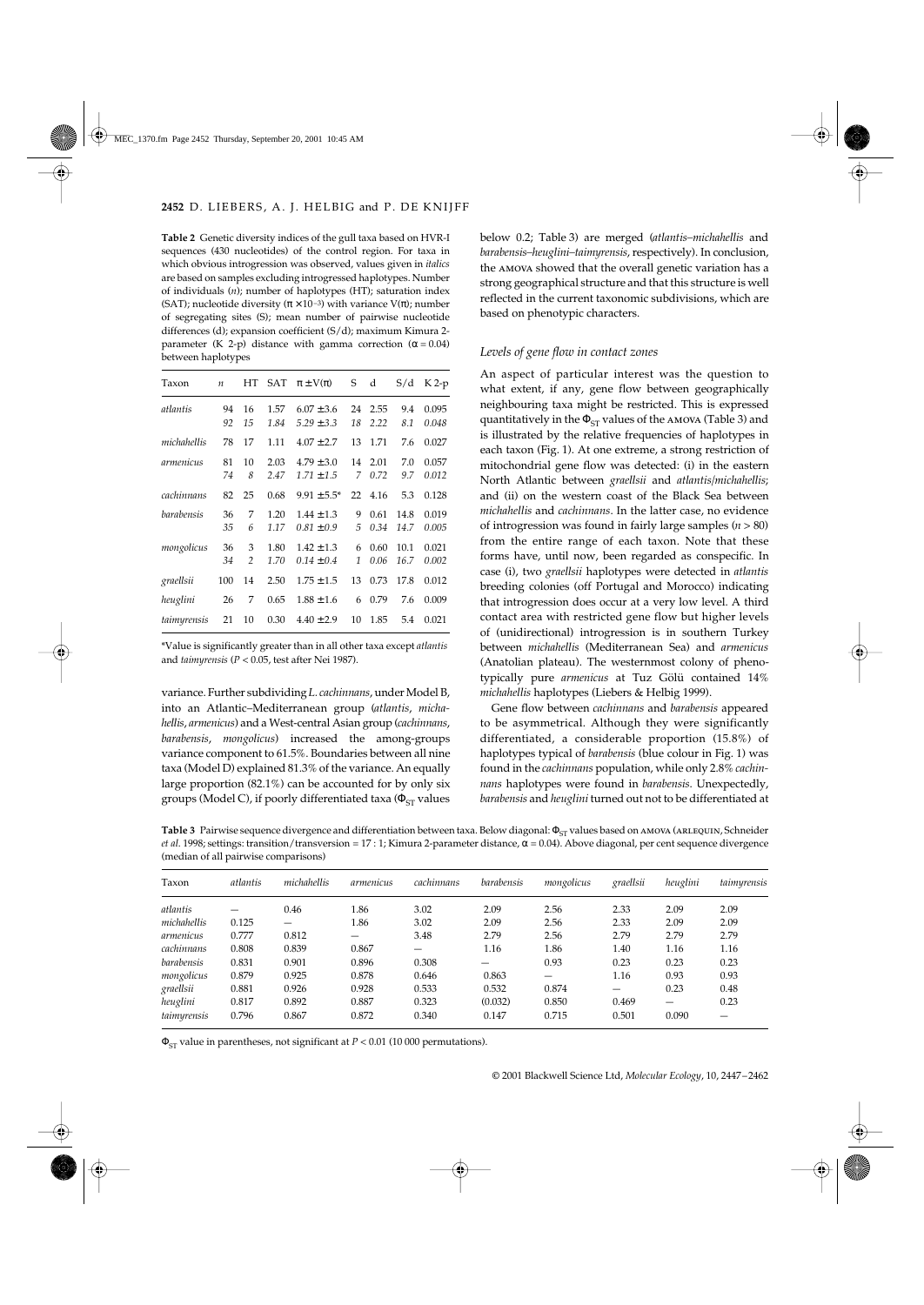| Model |                                          | Taxa in groups                                                                   | Variance component<br>Φ-statistics                                                | % variance<br>explained |
|-------|------------------------------------------|----------------------------------------------------------------------------------|-----------------------------------------------------------------------------------|-------------------------|
| (A)   | 2 groups: fuscus<br>vs. cachinnans group | $(1)$ gra, heu, tai<br>$(2)$ atl, mic, arm, cac,<br>bar, mon                     | AG: $\Phi_{CT} = 0.268$<br>AP: $\Phi_{SC} = 0.797$<br>WP: $\Phi_{ST} = 0.851$     | 26.8<br>58.3<br>14.9    |
| (B)   | 3 groups: one northern,<br>two southern  | $(1)$ gra, heu, tai<br>$(2)$ atl, mic, arm<br>$(3)$ cac, bar, mon                | AG: $\Phi_{CT} = 0.615$<br>AP: $\Phi_{SC} = 0.633$<br>$WP: \Phi_{\rm cr} = 0.859$ | 61.5<br>24.4<br>14.1    |
| (C)   | 6 groups                                 | $(1)$ atl, mic $(2)$ arm<br>$(3)$ cac $(4)$ mon $(5)$ gra<br>$(6)$ bar, heu, tai | AG: $\Phi_{CT} = 0.821$<br>AP: $\Phi_{SC} = 0.144$<br>$WP: \Phi_{ST} = 0.847$     | 82.1<br>2.6<br>15.3     |
| (D)   | 9 groups: subspecies<br>boundaries       | one taxon per group                                                              | AG: $\Phi_{CT} = 0.813$<br>AP: $\Phi_{SC} = 0.130$<br>WP: $\Phi_{ST} = 0.837$     | 81.3<br>2.4<br>16.3     |

**Table 4** Analysis of molecular variance (arlequin, Schneider *et al*. 1998; settings: transition/transversion = 17 : 1, Kimura 2-parameter distance, α = 0.04) in gulls: four models (A to D) representing different groupings of taxa (*gra*, *graellsii*; *heu*, *heuglini*; *tai*, *taimyrensis*; *atl*, *atlantis*; *mic*, *michahellis*; *arm*, *armenicus*; *cac*, *cachinnans*; *bar*, *barabensis*; *mon*, *mongolicus*) are investigated

Variance components: AG, among groups; AP, among populations within groups; WP, within populations.

All Φ values are significant at *P* < 0.001 (10 000 random permutations of sequences among populations).

the mitochondrial genetic level (Table 3), although they clearly differ in mantle colour and, according to current knowledge, their ranges do not come into contact. The degree of gene flow restriction was not obviously related to topographical barriers: no such barriers separate *michahellis* from *cachinnans* on the Black Sea coast (no gene flow) or *graellsii* from *atlantis/michahellis* on the Atlantic coast and islands (very little introgression). On the other hand, *michahellis* and *armenicus* (more extensive introgression) are separated by the Taurus mountains (up to 3000 m high), inhospitable terrain for large gulls which, however, has not prevented *michahellis* from wandering into *armenicus* territory at least occasionally.

# *Population history and haplotype phylogeny within taxa*

To investigate possible differences in the demographic history, we analysed the following parameters in each of the nine taxa:

- **1** Nucleotide diversity and expansion coefficient (Table 2).
- **2** Branching pattern (Fig. 2) and deepest divergence (maximum K 2-p distance, Table 2) of the haplotype tree.
- **3** Mismatch distribution (Fig. 2); a unimodal distribution indicates recent exponential population growth, while a multimodal distribution characterizes a large population that has been of relatively constant size over time (Rogers & Harpending 1992).

In *atlantis*, *armenicus*, *barabensi*s and *mongolicus* a low proportion of phylogenetically distantly related haplotypes was found which, in all probability, reflect recent introgression (highlighted by grey shading in Fig. 2). To assess the impact of such introgression on the population genetic parameters, we calculated them separately with and without introgressed haplotypes in the four taxa concerned (Table 2).

With regard to genetic diversity and haplotype divergence patterns, two extremes can be distinguished: (i) taxa with a shallow branching pattern of their haplotype tree corresponding to a strongly left-skewed, unimodal mismatch distribution and limited genetic diversity (*graellsii*, *heuglini*, *barabensis*, *armenicus*, *mongolicus*); and (ii) taxa with a multimodal mismatch distribution, a correspondingly deep branching pattern of the haplotype phylogeny and high genetic diversity (*atlantis*, *cachinnans*). Two taxa had a fairly broad, but unimodal, mismatch distribution and intermediate depth of branching pattern (*taimyrensis*, *michahelli*s). Pairwise comparisons showed that *cachinnans* had significantly higher nucleotide diversity than all other taxa except *atlantis* and *taimyrensis.*

Historical changes in population size can be assessed by the 'expansion coefficient' S/d, i.e. the ratio of variable sequence positions (S) relative to the mean number of pairwise nucleotide differences between haplotypes (d) within a taxon. Large values indicate recent population expansion, whereas the ratio will be small in populations that have been constant in size (von Haeseler *et al*. 1996). S/d ratios ranged from 5.3 to 17.8 with highest values in *graellsii*, *mongolicus* and *barabensis* (Table 2). The latter three also exhibit a shallow haplotype phylogeny (Fig. 2), together strongly indicating recent population expansion. Among the other taxa, the S/d ratio varied little (5.3–7.6), suggesting that their populations have been relatively constant in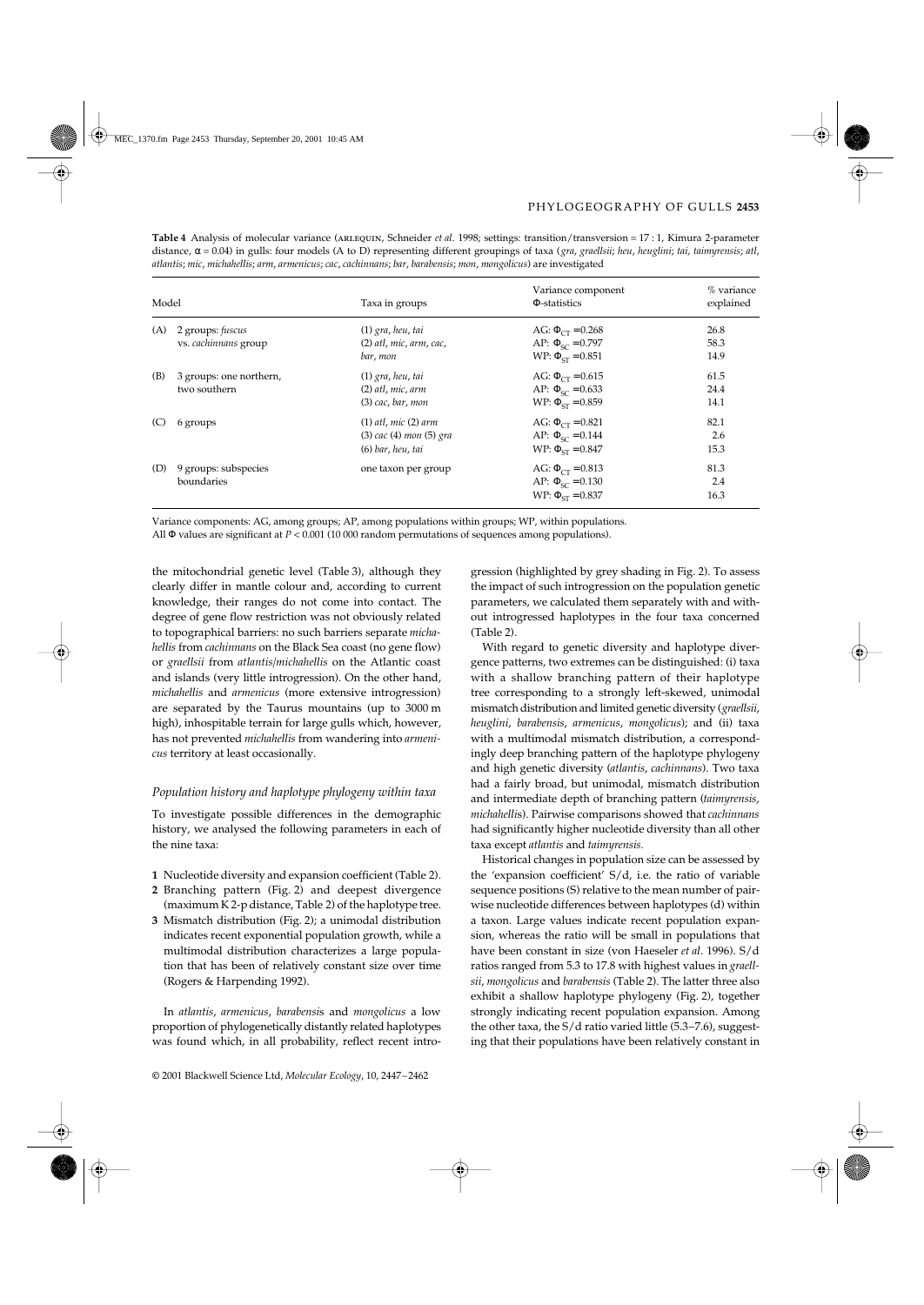#### **North-West Palearctic Group**



**Fig. 2** Comparative illustration of mitochondrial phylogenetic structure within nine gull taxa. For each taxon we show on the left the haplotype phylogeny (Kitsch tree, Kimura 2-parameter distances) and on the right the relative frequencies of pairwise sequence differences (mismatch distribution). Haplotypes suspected to be the result of introgression are shown in grey. Haplotype trees were rooted with the sequence of *Larus canus* (branch not shown) and are drawn to the same scale to illustrate the relative depths of branching patterns.

size over long periods of time. The Armenian Gull (*armenicus*), although representing a phylogenetically relatively old lineage (see below), had an intermediate S/d value of 9.5, if introgressed haplotypes were disregarded. This indicates that the population went through a bottleneck relatively recently.

# *mtDNA haplotype phylogeny*

Of the total of 90 haplotypes, a large fraction (71%) was confined to single breeding colonies (or colonies in close proximity). We restrict our analysis of the mtDNA phylogeny to those 26 haplotypes that were shared between at least two populations (see Appendix I), because these contain most information about relationships of mtDNA lineages and taxa. The molecular clock hypothesis was not rejected in a likelihood ratio test (puzzle), i.e. rates

of molecular evolution did not differ significantly between lineages. Maximum parsimony (paup 3.1.1.; Swofford 1993) and maximum likelihood distances obtained by quartet puzzling (puzzle) yielded tree topologies (not shown) that were very similar to the Kitsch tree in Fig. 3.

The haplotype phylogeny (Fig. 3) reveals a strongly supported basal split into two clades, one occurring exclusively in the Atlantic–Mediterranean group of gulls (*atlantis*, *michahellis*, *armenicus*), the other being largely restricted to a NW Palearctic–Central Asian group. None of the nine taxa were represented by a monophyletic clade of haplotypes relative to all other forms. In some cases this was due to obvious recent introgression, such as the two *michahellis* haplotypes (nos 38, 58) found in *armenicus*, one *cachinnans* haplotype (62) found in *barabensis* and one clade II haplotype (11) found in *atlantis* and *mongolicus* (marked by dots in grid of Fig. 3). In other cases the lack of reciprocal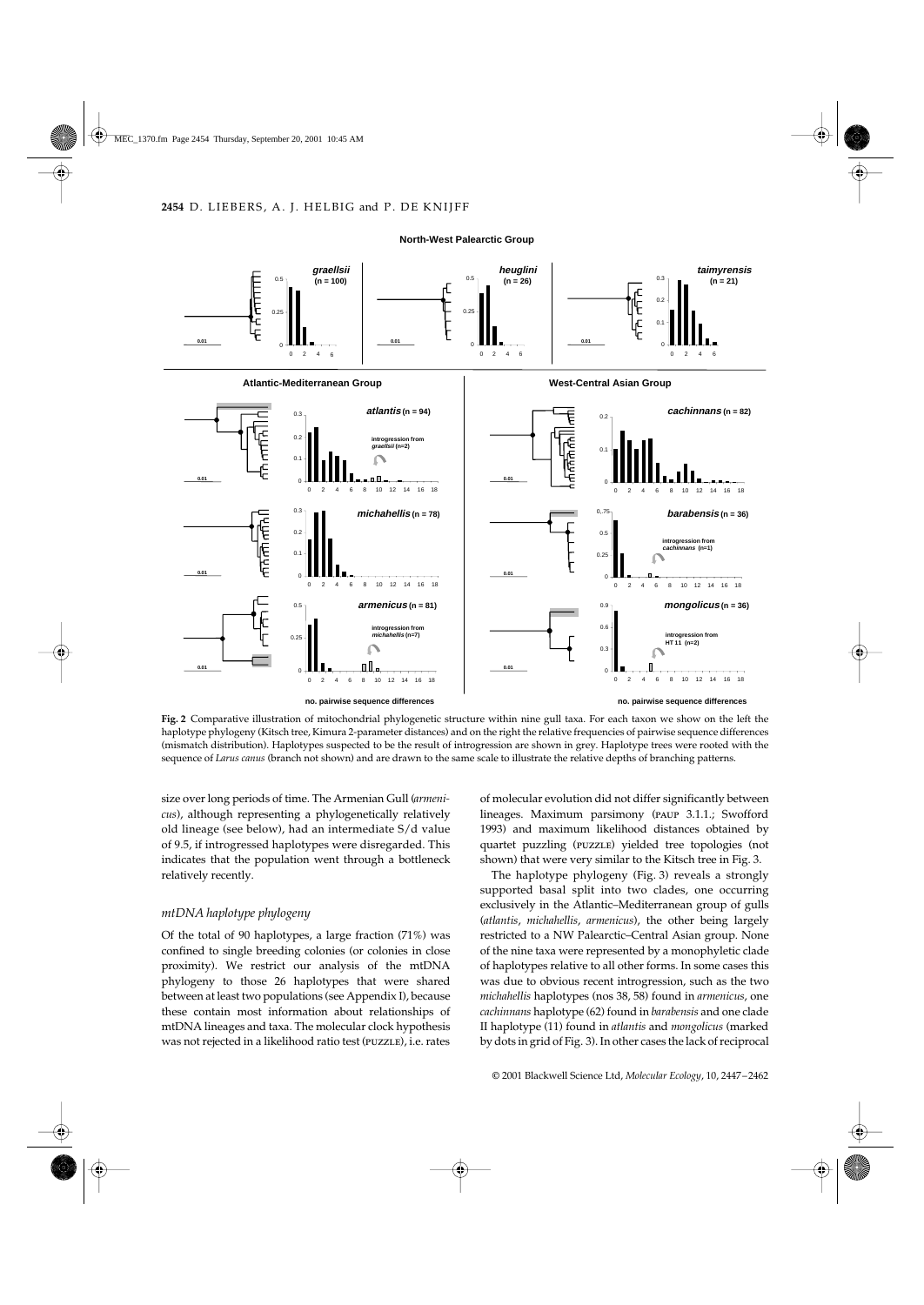

monophyly may be due to incomplete lineage sorting between very recently diverged forms (*heuglini*, *taimyrensis*, *barabensis*) and/or ongoing gene flow (e.g. *atlantis*, *michahellis*).

A prominent feature is the paraphyletic status of *cachinnans* relative to the other five taxa in its group. While the occurrence of clade I and II haplotypes in *cachinnans* could be interpreted as the result of extensive (recent?) introgression via *barabensis*, a more ancient and quite divergent mtDNA lineage (represented by HT 48 in Fig. 3, but actually consisting of at least six haplotypes, see cluster V in Fig. 4b) was restricted to *cachinnans*. This pattern of 'deep' paraphyly suggests that *cachinnans* is ancestral to the other forms in the NW Palearctic–Central Asian group.

The Atlantic–Mediterranean clade exhibits a somewhat clearer phylogenetic structure: haplotypes found in *atlantis*

**Fig. 3** Haplotype phylogeny and occurrence of haplotypes across taxa (colours and dots in grid cells). The Kitsch-tree on the left was constructed from Kimura 2-parameter distances and includes only haplotypes shared between at least two populations (*n* = 26; sequences are identified by haplotype numbers, cf. Appendix I). Support values for internal branches were derived by likelihood mapping (puzzle 4.0.2, Strimmer & von Haeseler 1997). Major haplotype clades are colour-coded and identified by roman numerals. Occurrences of haplotypes resulting from obvious recent introgression are indicated by dots in the grid cell diagram.



**Fig. 4** Median-joining networks showing relationships among mtDNA haplotypes (Network 2.0; Röhl 1998). (a) Haplotypes found at least twice in the *atlantis–michahellis–armenicus* group (*n* = 235 individuals); (b) all haplotypes of the *cachinnans–barabensis–mongolicus* group (*n* = 154 individuals). Branch lengths are proportional to the number of inferred substitutions. Diameters of circles are proportional to frequencies of the respective haplotypes. Roman numerals refer to clades in the haplotype phylogeny (Fig. 3).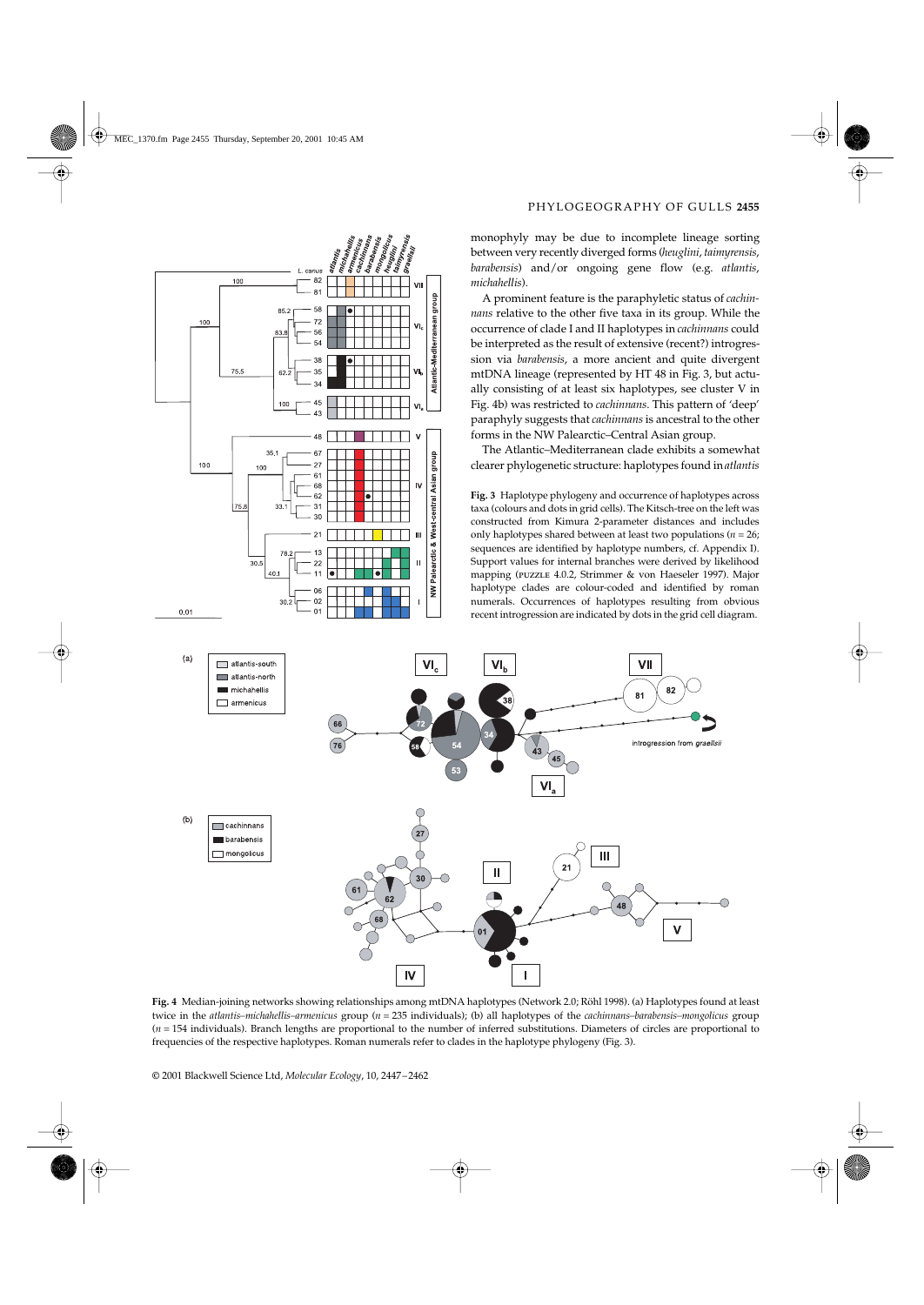| <b>Table 5</b> Degree of differentiation between populations of (a) the Atlantic–Mediterranean group and (b) the west-central Asian group of                      |
|-------------------------------------------------------------------------------------------------------------------------------------------------------------------|
| Yellow-legged gulls, based on AMOVA (ARLEQUIN, Schneider <i>et al.</i> 1998; settings: transition/transversion = 17:1; Kimura 2-parameter                         |
| distance, α = 0.04; P = 0.01; 10 000 permutations). Above diagonal, inferred number of migrants per generation (N <sub>m</sub> ); below diagonal, Φ <sub>ST</sub> |
| values (all are significant at $P < 0.01$ , except values in parentheses)                                                                                         |

| (a)        |            |         |             |        |            |         |         |        |
|------------|------------|---------|-------------|--------|------------|---------|---------|--------|
|            | atlantis   |         | michahellis |        | armenicus  |         |         |        |
| Population | atlAZO     | atlMDR  | atlBER      | atlGAL | micWeM     | micEaM  | armTUZ  | armVan |
| atlAZO     |            | 1.19    | 2.52        | 51.08  | 1.79       | 0.91    | 0.16    | 0.02   |
| atlMDR     | 0.297      |         | 1.16        | 1.10   | 1.25       | 1.32    | 0.24    | 0.12   |
| atlBER     | 0.166      | 0.301   |             | 2.59   | 1.32       | 1.01    | 0.17    | 0.05   |
| atlGAL     | (0.010)    | 0.312   | 0.162       |        | 3.06       | 1.20    | 0.15    | 0.03   |
| micWeM     | 0.218      | 0.286   | 0.274       | 0.140  |            | 8.01    | 0.16    | 0.05   |
| micEaM     | 0.354      | 0.274   | 0.331       | 0.294  | (0.059)    |         | 0.18    | 0.05   |
| armTUZ     | 0.763      | 0.677   | 0.744       | 0.773  | 0.763      | 0.735   |         | 8.12   |
| armVAN     | 0.953      | 0.805   | 0.906       | 0.941  | 0.904      | 0.902   | (0.058) | —      |
| (b)        |            |         |             |        |            |         |         |        |
|            | cachinnans |         | barabensis  |        | mongolicus |         |         |        |
| Population | cacBLS     | cacUKR  | cacCSS      | barKAZ | monEAS     | monBAI  | monWES  |        |
| cacBLS     |            | 5.32    | 56.33       | 0.93   | 0.27       | 0.26    | 0.40    |        |
| cacUKR     | (0.086)    |         | 15.92       | 0.37   | 0.17       | 0.16    | 0.23    |        |
| cacCSS     | (0.009)    | (0.030) |             | 1.03   | 0.30       | 0.29    | 0.40    |        |
| barKAZ     | 0.350      | 0.573   | 0.327       |        | 0.05       | 0.05    | 0.14    |        |
| monEAS     | 0.648      | 0.748   | 0.628       | 0.907  |            | inf.    | 9.53    |        |
| monBAI     | 0.658      | 0.754   | 0.633       | 0.909  | (0.000)    |         | 8.01    |        |
| monWES     | 0.553      | 0.682   | 0.556       | 0.780  | (0.050)    | (0.059) |         |        |

inf., infinite number of migrants.

and *michahellis*, some of which are shared between them, together make up a well-supported monophyletic group (clades VIa-c in Fig. 3). *Armenicus* was found to be their sister taxon and, notwithstanding its shallow current branching pattern (see Fig. 2), represents a fairly ancient haplotype lineage (clade VII) with some, apparently recent, introgression from *michahellis*.

# *Population genetic structure of 'Yellow-legged Gulls'*

We have shown that the six gull taxa of the southern Palearctic fall into two major groups, between which no mitochondrial gene flow was detected: (i) Atlantic– Mediterranean group: *atlantis*, *michahellis*, *armenicus*; and (ii) West-central Asian group: *cachinnans*, *barabensis*, *mongolicus*. We will look at the population genetic structure within each of these groups in some more detail.

*Atlantic–Mediterranean group.* A median-joining network (Fig. 4a) shows that mitochondrial haplotypes occurring in the *michahellis* population are a subset, or are recently derived from, those found in *atlantis. Michahellis* also has a more shallow haplotype phylogeny and lower nucleotide diversity than *atlantis*. Within the *michahellis* range there

is no significant geographical substructure, whereas there is significant differentiation between most of the five *atlantis* colonies analysed (Table 5a). Among gulls of the Atlantic islands and mainland coasts we found an unexpected north–south pattern of differentiation: the Azores population was similar to that of the Iberian Atlantic coast (1350 km away), but was significantly differentiated from the Madeiran (900 km distant) and mainland Moroccan breeding birds (Table 5a). Since most *michahellis* haplotypes are either identical or closely related to those of 'northern' (Azores, mainland Iberia) rather than 'southern' (Madeira, Morocco) *atlantis* populations, it seems that the latter contributed few colonizers to the Mediterranean.

*West-central Asian group.* The median-joining network (Fig. 4b) highlights two striking features: (i) haplotypes of *cachinnans* fall into three distinct clusters (I, IV and V) which are not each other's closest relatives; and (ii) the complex haplotype network of *cachinnans* contrasts with a very uniform composition of *barabensis* and *mongolicus* (cf. their shallow haplotype phylogeny, Fig. 2). The *cachinnans* population of the Black/Azov Sea is not differentiated from that of the Caspian Sea (Table 5b), although the two marine basins are separated by a land bridge 500 km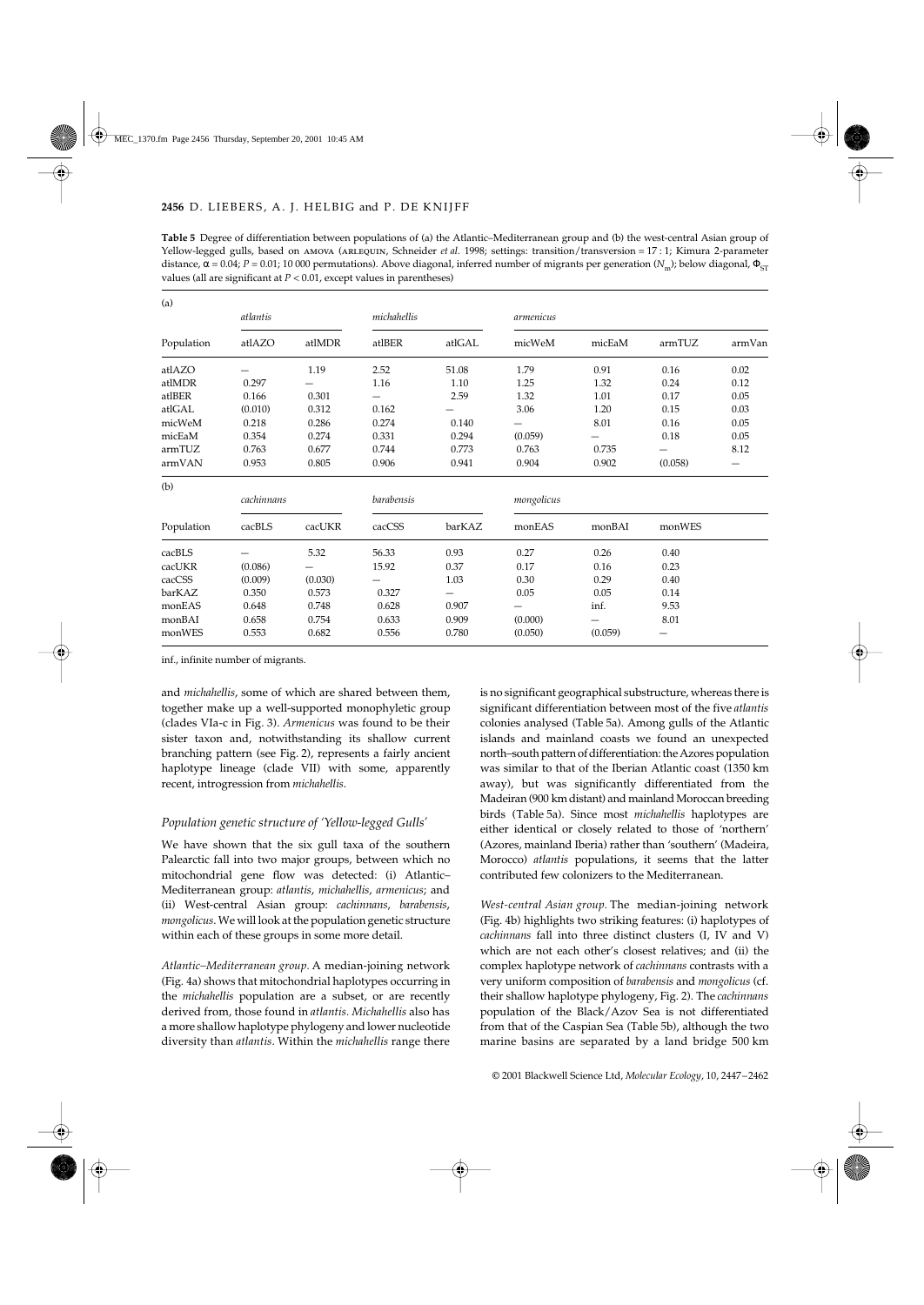# **Discussion**

## *Genetic markers and geographical population structure*

Following Mayr's (1940, 1963) proposal of the ring species model, gulls of the *argentatus–cachinnans–fuscus* complex have long been regarded as a chain of interbreeding geographical forms. This view was supported by studies of allozyme variation ( Johnson 1985; Snell 1991) and AFLP markers (de Knijff *et al*. 2001), which revealed little differentiation between taxa, a finding that was interpreted as indicating extensive autosomal gene flow. However, variation in allozymes and anonymous AFLP markers may be too conservative to reflect the very recent pattern of differentiation in gulls. mtDNA with its smaller effective population size and more rapid evolution compared to allozymes is expected to better reflect very recent genetic differentiation (Avise 2000). This proved to be particularly true of control region HVR-I sequences, which in gulls, as in other birds, evolve much faster than domains II and III of the control region (Crochet & Desmarais 2000) and were thus more informative about the phylogeography of this young radiation.

Some 82% of the total molecular variance was partitioned among six taxa or groups of taxa. This structure was well-reflected in the traditional subspecies boundaries, while the current species delimitation (*Larus cachinnans* vs. *L. fuscus*) poorly represents the genetic differentiation. In particular, the strongest barrier to mitochondrial gene flow we identified, that between *michahellis* and *cachinnans*, was between two taxa which have so far been regarded as subspecies either of *L. cachinnans* (Burger & Gochfeld 1996) or even of *L. argentatus* (Cramp & Simmons 1982). Compared to other seabird studies, in which the among-population variance component was generally lower, gulls exhibit a strong phylogeographic structure. For instance, in the Black Guillemot *Cepphus grylle*, only 24.9% of the molecular variance was between the subspecies (Kidd & Friesen 1998), while in the Sooty Tern *Sterna fuscata* 38% was between ocean basins (Avise *et al*. 2000). In the Dunlin *Calidris alpina*, a migratory shorebird, 76.3% of the variance was partitioned among five geographical regions (Wenink *et al*. 1996).

## *Possible causes of phylogeographic structure*

The fact that gulls show such strong geographical structure in their molecular variance suggests either strong natal

philopatry or the existence of gene flow barriers. Current differentiation could be due to the persistence of a range disjunction (e.g. *armenicus* vs. *cachinnans*, *barabensis* vs. *mongolicus*) or to the fact that contact is very recent so that gene flow has not yet eroded pre-existing differentiation. An AFLP study found high inbreeding coefficients and reduced heterozygocity indicative of high breeding site fidelity (de Knijff *et al*. 2001). However, gulls have a high colonization potential (see below), so site fidelity alone is unlikely to account for the strong geographical structure. Rather, intrinsic reproductive barriers must be involved, at least in the cases of *michahellis* vs. *cachinnans* and *graellsii* vs. *atlantis/michahellis*. These taxa breed in close proximity or even locally sympatrically. On the Atlantic coast of France and Galicia (Spain), Lesser Black-backed Gulls (*graellsii*) have been known to breed sympatrically with Yellowlegged Gulls (*michahellis*) for more than a decade (Yésou 1991; Paterson 1997). Although mixed pairs and adult hybrids have been observed, our data indicate that mitochondrial gene flow is rare.

On the western coast of the Black Sea, *cachinnans* and *michahellis* have been found breeding only 50 km apart (Klein & Buchheim 1997) in quite different habitats: while *michahellis* bred on buildings in a large town, *cachinnans* colonies were located on sand banks in coastal lagoons. Different habitat preferences may, in this case, be part of the isolating mechanisms opposing gene flow. Differences in wing-tip patterns, vocalizations and display postures (distinct spread-wing display in *cachinnans*; Klein & Gruber 1997) may be important in mate choice and thus contribute to reproductive isolation. These obvious phenotypic differences are reflected in a relatively large sequence divergence between *michahellis* and *cachinnans* (median 3.02%). The combined evidence strongly suggests that intrinsic isolation mechanisms are operating between these forms.

The same arguments apply to the case of *cachinnans* vs. *armenicus*: phenotypic differences between them are at least as pronounced (*armenicus*, in addition, being smaller overall than *michahellis* and *cachinnans*; Liebers & Helbig 1999), the genetic divergence (median 3.48%) is the largest found between any two taxa we investigated. In this case current lack of gene flow may just reflect the range disjunction (at least 300 km between *armenicus* breeding at Lake Sevan, Armenia, and *cachinnans* on the Caspian Sea coast). On the other hand, gulls are good flyers and have colonized even the most remote lake systems in central Asia (*mongolicus*). So one would not expect a gap of a few hundred kilometers to present any challenge to gull dispersal and gene flow.

## *Phylogenetic relationships*

Earlier attempts based on phenotypic characters (Stegmann 1934; Johansen 1960; Chu 1998) allozymes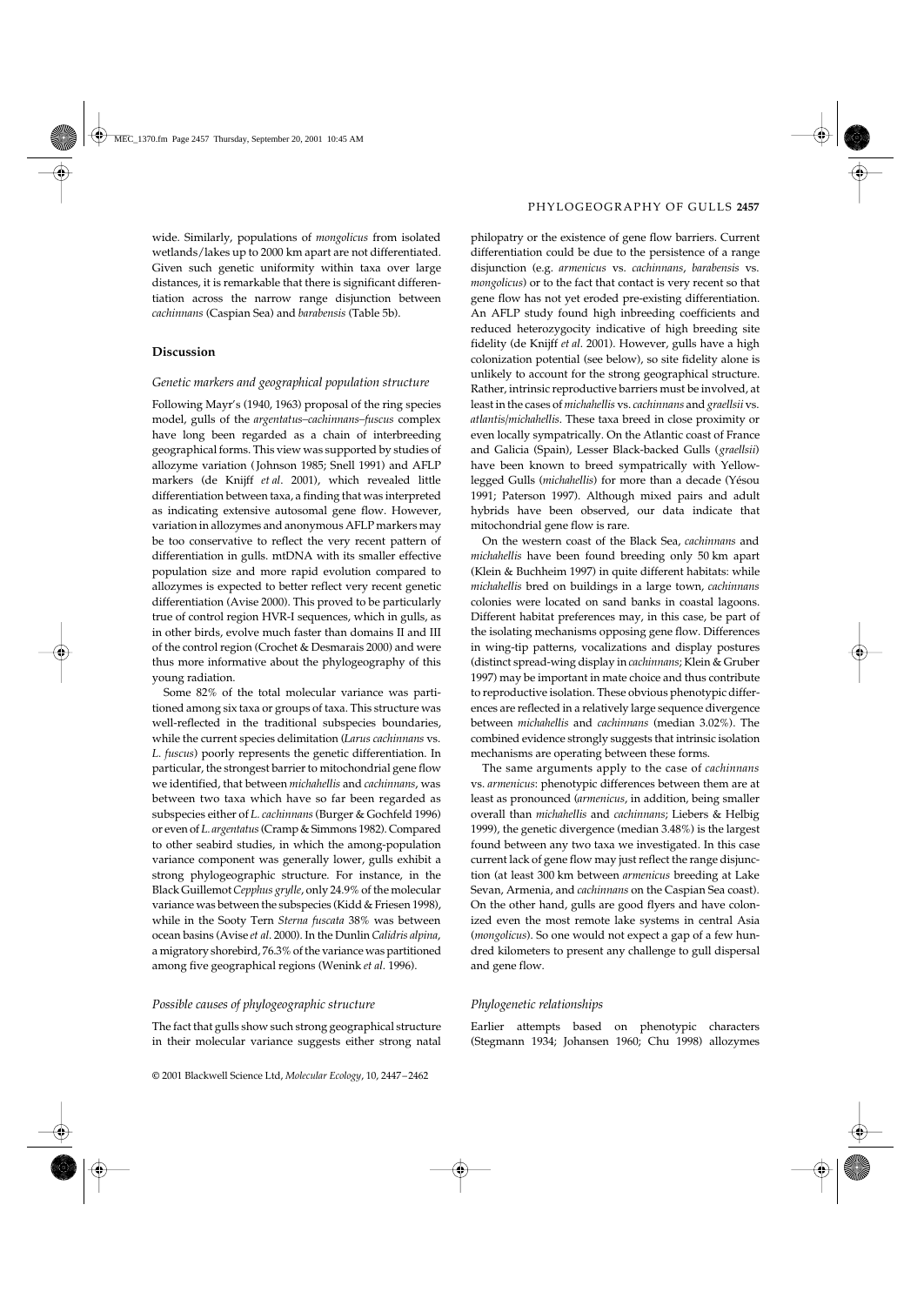( Johnson 1985; Snell 1991), AFLP markers (de Knijff *et al*. 2001) and some mtDNA sequences (Heidrich *et al*. 1996; Crochet *et al*. 2000) achieved only poor resolution of the phylogenetic relationships, suggesting that these large gulls derive from a relatively rapid radiation. HVR-I sequences, however, yielded surprisingly clear phylogenetic information, which greatly improves our understanding of relationships in this group of birds. Interestingly, the deepest split in the mitochondrial phylogeny did not separate northern dark-mantled (*heuglini*, *taimyrensis*, *graellsii*) from southern light-mantled taxa (all others), which current taxonomy regards as two different species (Lesser Black-backed Gull vs. Yellow-legged Gull). Instead, the basal split was within the southern taxa, separating the Atlantic–Mediterranean *atlantis/michahellis* from the Aralo– Caspian *cachinnans/barabensis*, all of which were so far regarded as the same species (*L. cachinnans*).

The Armenian Gull (*armenicus*), which had been split off as separate species by Haffer (1982), but whose phylogenetic affinities were unclear, was firmly placed in the Atlantic–Mediterranean clade. It branched off the *atlantis/ michahellis* lineage rather basally, indicating that *armenicus* is a relict of an early colonization event from the Atlantic via the Mediterranean Basin, rather than from the Aralo– Caspian region as had previously been thought (Buturlin 1934; Filchagov 1993). Also phenotypically very similar to, but geographically separated from, *armenicus* is the west Siberian *barabensis*, whose affinities have always been controversial. We found it to be most closely related to *heuglini*, which is supported by evidence from a recent field and museum study (Panov & Monzikov 2000). Gulls inhabiting the Azores and Madeira (*atlantis*) were originally thought to be part of the *fuscus*-group (Dwight 1922), i.e. most closely related to *graellsii*, because of their relatively dark mantle and extensive head streaking in adult nonbreeding plumage (features they share with *graellsii*). However, *atlantis* and *graellsii* belong to different major clades in the mitochondrial haplotype phylogeny (Fig. 3) and are clearly not each other's closest relatives.

## *Population history*

Pleistocene glacial cycles and associated ecological changes undoubtedly affected the population dynamics of gulls. Two extremes with respect to population history were evident among the gull taxa in our study. Genetic characteristics of *cachinnans* and *atlantis* indicate that these lineages had large populations over long periods. Both taxa reside today in areas of relative climatic stability: in the eastern North Atlantic Ocean (*atlantis*), glacial cycles at most may have led to north–south range shifts, but not to severe population bottlenecks or range restrictions. In the Aralo–Caspian–Pontic region (*cachinnans*), large inland seas have persisted throughout the Holocene, probably

always providing habitat for large gull populations (Dawson 1992; Rutter 1995). Two lines of evidence suggest that *cachinnans* is a direct descendant of the ancestral population, from which *barabensis*, *heuglini*, *taimyrensis*, *graellsii* and *mongolicus* are derived: first, *cachinnans* has the deepest divergence in the haplotype tree, the highest nucleotide diversity and the smallest expansion coefficient of all taxa investigated, consistent with a large long-term population size (Slatkin & Hudson 1991; von Haeseler *et al*. 1996). Second, in the haplotype phylogeny (Fig. 3), *cachinnans* is paraphyletic relative to the other five taxa. This pattern is reminiscent of the global phylogeography of human mtDNA, where African populations contain the most divergent haplotypes and are paraphyletic relative to populations in the rest of the world (Ingman *et al*. 2000).

At the opposite extreme are several taxa that harbour little mitochondrial genetic diversity and show evidence of recent population expansion. In *barabensis* and *mongolicus* this seems to be due to very recent colonization of inland areas from different source populations: *barabensis* was found not to be differentiated from *heuglini*, suggesting that it colonized its present range from the north via the Ob–Irtys river system. Phenotypic divergence between *heuglini* and *barabensis* (mostly in mantle colour) must have been fairly rapid, not allowing for measurable mitochondrial genetic differentiation to accumulate. In *mongolicus*, the extreme paucity of genetic variation and a high expansion coefficient also suggest very recent immigration and population increase. Haplotypes dominating (at 94%) throughout its range are related to or identical with those of eastern Siberian and Pacific gull taxa (*vegae*, *schistisagus*; data not shown), while one haplotype (6% frequency) is common in *heuglini–taimyrensis*. This suggests that Central Asia was colonized primarily from an eastern Siberian and/or NW Pacific source, probably by relatively few individuals.

The Armenian Gull (*armenicus*) is a good example of a taxon that must have passed through a population bottleneck. Its current population genetic make-up differs little from that of recent colonizers such as *graellsii* or *barabensis*, but in contrast to the latter, *armenicus* derives from a phylogenetically relatively old lineage (Fig. 3). Had its population been large over long periods, a much more diverse and deeply branching haplotype assortment would be expected. The discrepancy is particularly striking compared to its sister lineage, the *atlantis/michahellis* clade (Fig. 3).

Within the *atlantis–michahellis* group, the haplotype phylogeny and the decline in nucleotide diversity from the Atlantic (*atlantis*) toward the Mediterranean (*michahellis*) suggest that Atlantic populations were ancestral to those living today in the Mediterranean Basin (with peripheral extensions into Black Sea and inland SW Europe). Consistent with this hypotheses, *michahellis* has a shallower haplotype branching pattern than *atlantis* and a unimodal, rather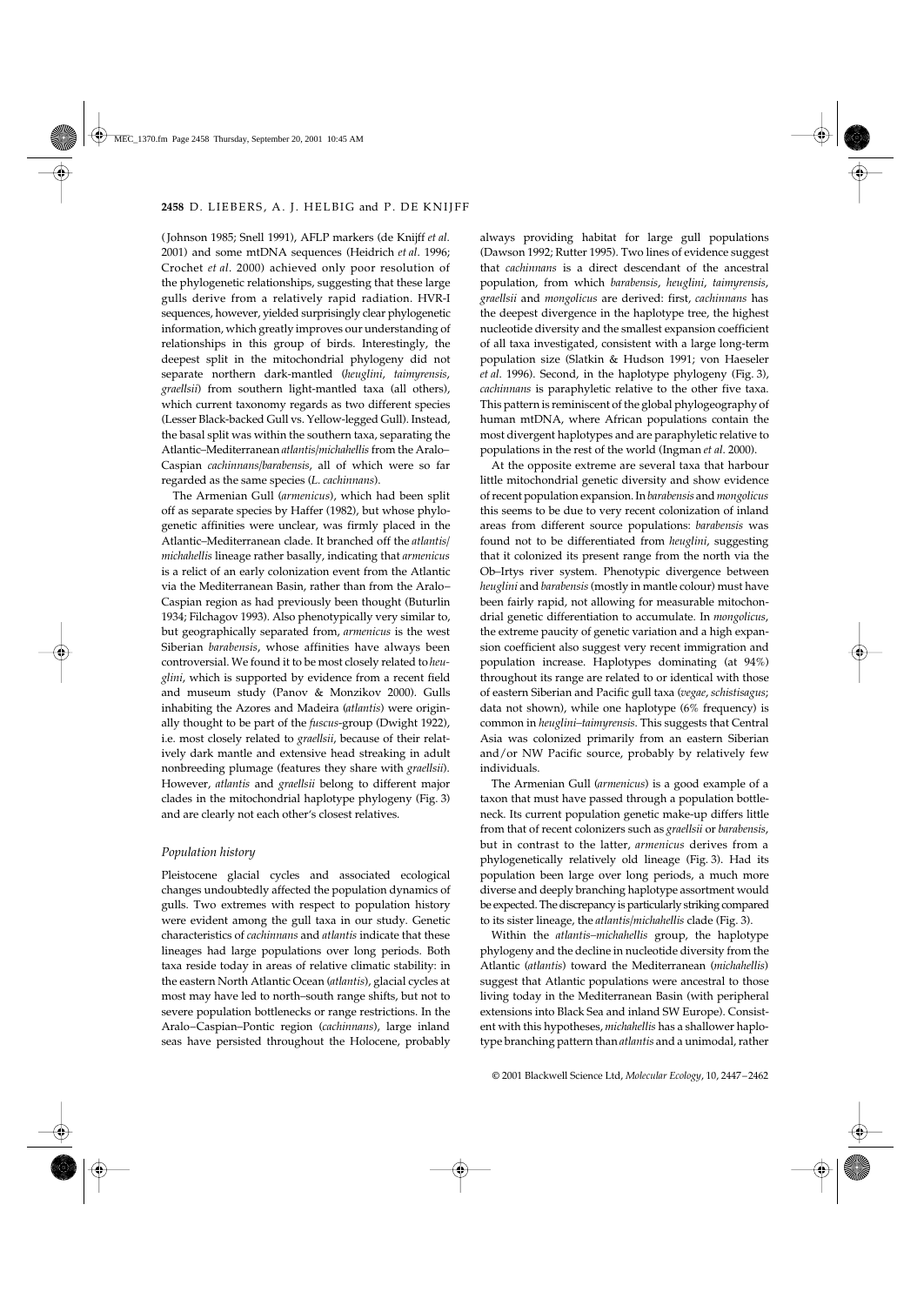than bimodal, mismatch distribution. Gene flow between these poorly differentiated taxa was estimated to be moderate, which is to be expected given the continuous oceanic connection via the Straits of Gibraltar. Interestingly, Mediterranean *michahellis* have recently recolonized the French Atlantic coast via southern France (Yésou 1991), further increasing the likelihood of genetic exchange with *atlantis*. This will oppose further differentiation and lineage sorting between *atlantis* and *michahellis*. On the other hand, the differentiation of southern (Madeira, Morocco) from northern (Azores, Iberia) *atlantis* and from Mediterranean *michahellis* populations is noteworthy. Among these three, southern *atlantis* contain the greatest diversity and largest divergence of haplotypes (Fig. 4a), suggesting that southern populations were more stable throughout periods of glacial oscillations. It is not obvious what may today restrict gene flow between the oceanic island groups (Madeira, Azores), or why the southern *atlantis* population evidently contributed few colonizers to the Mediterranean.

# *Age of gull lineages*

Dating the split between the two major clades of gulls identified in this study (Fig. 3) is difficult, because rates of HVR-I evolution have not been calibrated accurately in gulls or other Charadriiform birds. More reliable calibrations are available for the cytochrome *b* gene (average 2% divergence per 1 Myr; Avise 2000). Average cyt *b* divergence between *michahellis* and *graellsii* is 0.007 (data not shown). The mean divergence of HVR-I sequences between the two major clades is 0.060% (K 2-p distance with gamma correction). Thus, HVR-I seems to evolve roughly 8.6 times faster than cyt *b*, yielding a divergence rate of 17% per Myr. This calibration dates the basal split between the major mitochondrial lineages at roughly 350 000 years ago. The separation into two ancestral populations from which the two major clades of gull taxa derived must be younger, because lineage divergence usually predates population-level divergence (Avise 2000). To date the latter, we need to correct the divergence estimate for sequence diversity in the ancestral population as suggested by Edwards (1997). Using as a correction the mean of current intrapopulation divergence in *atlantis–michahellis* (0.0127) and in the *cachinnans* group (0.0202), we arrive at a divergence between clades of δ = 0.0436, which yields an age of 256 000–295 000 years for the population-level separation. This separation most likely corresponded to the reciprocal isolation of gulls in an Atlantic and a Pontic–Caspian refugium, because most of the current within-population genetic diversity is localized in these two regions (*atlantis* and *cachinnans* populations). The cause of the isolation of gulls in two separate refugia may have been a glacial maximum around 250 000– 270 000 years bp (Schrag 2000).

# **Acknowledgements**

We thank M. Aischanow, N. Baccetti, A. Bermejo, Ç. Bilgin, M. Boschert, A. Bräunlich, A. Buchheim, V.A. Buzun, J. Chernitchko, F. Cottaar, V. Dierschke, T. Dietrich B. Ebbinge, A. Filatov, A.V. Filchagov, E. Fritze, C. Gauci, N. Gavrilov, the 'Gosnadsor'- Crew, W. Jakimenko, J.K. Jensen, R. Juvaste, S. Karauz, R. Klein, A. Koschkin, Y. Lanovenko, M. van Leeuwen, P. Mierauskas, L. Monteiro, O. Munhtogtoh K.T. Pedersen, S. Pyzhiyanov, A. Rudenko, G. Russanow, A. Sigfusson, V. Siochin, R.R. Snell, D. Sowter, B. Spaans, P. Stuart, J. Sultana, N. van Swelm, T. Tennhardt, C. Unger, K. Verbeek, C. Weseloh for contributing samples for this study, J. Kube for help with Figure 1 and G. Wagenknecht for his support in the laboratory. Allan Baker and Arndt von Haeseler contributed to stimulating discussions. Financial support of the Deutsche Ornithologen-Gesellschaft (DO-G), Deutscher Akademischer Austauschdienst (DAAD) and Hans-Böckler-Stiftung is gratefully acknowledged.

# **References**

- Arctander P (1988) Comparative studies of avian DNA by restriction fragment length polymorphism analysis: convenient procedures based on blood samples from live birds. *Journal für Ornithologie*, **129**, 205–216.
- Avise JC (2000) *Phylogeography*. Harvard University Press, Cambridge.
- Avise JC, Nelson WS, Bowen BW, Walker D (2000) Phylogeography of colonially nesting seabirds, with special reference to global matrilineal patterns in the sooty tern (*Sterna fuscata*). *Molecular Ecology*, **9**, 1783–1792.
- Baker AJ, Marshall HD (1997) Mitochondrial control region sequences as tools for understanding evolution. In: *Avian Molecular Evolution and Systematics* (ed. Mindel DP), pp. 51–82. Academic Press, San Diego.
- Bandelt HJ, Forster P, Röhl A (1999) Median-joining networks for inferring intraspecific phylogenies. *Molecular Biology and Evolution*, **16**, 37–48.
- Barrowclough GF, Gutiérrez RJ, Groth JG (1999) Phylogeography of spotted owl (*Strix occidentalis*) populations based on mitochondrial DNA sequences: gene flow, genetic structure and a novel biogeographic pattern. *Evolution*, **53**, 919–931.
- Blanchard JL, Schmidt GW (1996) Mitochondrial DNA migration events in yeast and humans: integration by a common end-joining mechanism and alternative perspectives on nucleotide substitution patterns. *Molecular Biology and Evolution*, **13**, 537–548.
- Burger J, Gochfeld M (1996) Family Laridae. In: *Handbook of the Birds of the World, Vol. 3* (eds del Hoyo J, Elliot A, Sargatal J), pp. 572–623. Lynx Edicions, Barcelona.
- Buturlin SA (1934) *Larus taimyrensis armenicus*, subsp. nov. *Ibis*, **13**, 171–172.
- Cabot EL, Beckenbach T (1989) Simultaneous editing of multiple nucleic acid and protein sequences with ESEE. *Computer Applications in the Biosciences*, **5**, 223–234.
- Chu PC (1998) A phylogeny of the gulls (Aves: Larinae) inferred from osteological and integumental characters. *Cladistics*, **14**, 1–43.
- Cramp S, Simmons KEL (1982) *The Birds of the Western Palearctic, Vol. III*. pp. 815–837. Oxford University Press, Oxford.
- Crochet P-A, Bonhomme F, Lebreton JD (2000) Molecular phylogeny and plumage evolution in gulls (Larini). *Journal of Evolutionary Biology*, **13**, 47–57.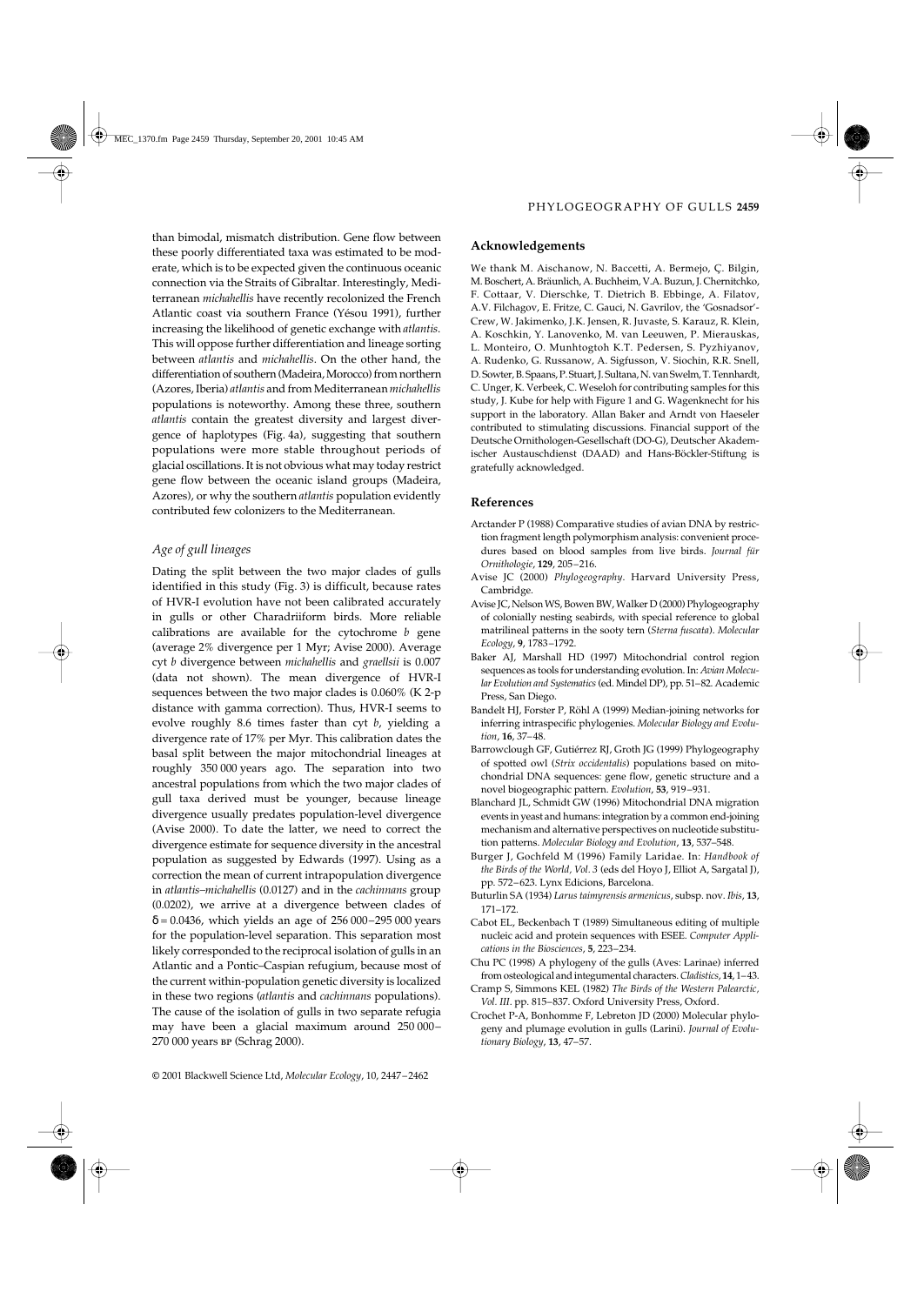Crochet P-A, Desmarais E (2000) Slow rate of evolution in the mitochondrial control region of gulls (Aves: Laridae). *Molecular Biology and Evolution*, **17**, 1797–1806.

- Desjardins P, Morais R (1990) Sequence and gene organization of the chicken mitochondrial genome. A novel gene order in higher vertebrates. *Journal of Molecular Biology*, **212**, 599–634.
- Dwight JMD (1922) Description of a new race of the lesser blackbacked gull from the Azores. *American Museum Novitates*, **44**, 1–2.
- Edwards SV (1993) Mitochondrial gene genealogy and gene flow among island and mainland populations of a sedentary songbird, the grey-crowned babbler (*Pomatostomus temporalis*). *Evolution*, **47**, 1118–1137.
- Edwards SV (1997) Relevance of microevolutionary processes to higher level molecular systematics. In: *Avian Molecular Evolution and Systematics* (ed. Mindell DP), pp. 251–278. Academic Press, San Diego.
- Excoffier L, Smouse P, Quattro J (1992) Analysis of molecular variance inferred from metric distances among DNA haplotypes: application to human mitochondrial DNA restriction data. *Genetics*, **131**, 479–491.
- Felsenstein J (1993) *PHYLIP. Phylogeny Inference Package, Version 3.5c*. Distributed by the author. Department of Genetics, University of Washington, Seattle. (http://evolution.genetics.washington.edu/ phylip.html).
- Felsenstein J, Churchill GA (1996) A hidden Markov model approach to variation among sites in rate of evolution. *Molecular Biology and Evolution*, **13**, 93–104.
- Filchagov AV (1993) The Armenian Gull in Armenia. *British Birds*, **86**, 550–560.
- von Haeseler A, Sajantila A, Pääbo S (1996) The genetical archaeology of the human genome. *Nature Genetics*, **14**, 135–140.
- Haffer J (1982) Systematik und Taxonomie der *Larus argentatus*-Artengruppe. In: *Handbuch der Vögel Mitteleuropas, Vol. 8* (eds Glutz von Blotzheim UN, Bauer KM), pp. 502–515. Akademische-Verlagsgesellschaft, Wiesbaden.
- Hasegawa M, Kishino H, Yano K (1985) Dating the human-ape splitting by a molecular clock of mitochondrial DNA. *Journal of Molecular Evolution*, **22**, 160–174.
- Heidrich P, Ristow D, Wink M (1996) Differenzierung von Gelbund Schwarzschnabelsturmtauchern (*Calonectris diomedea*, *Puffinus puffinus*, *P. yelkouan*) und Großmöwen des Silbermöwenkomplexes (*Larus argentatus*, *L. fuscus*, *L. cachinnans*). *Journal für Ornithologie*, **137**, 281–293.
- Helbig AJ (1994) Genetische Differenzierung von Möwen und Sturmtauchern: Ein Kommentar. *Journal für Ornithologie*, **135**, 609–615.
- Helbig AJ, Martens J, Seibold I, Henning F, Schottler B, Wink M (1996) Phylogeny and species limits in the Palaearctic chiffchaff *Phylloscopus collybita* complex: mitochondrial genetic differentiation and bioacoustic evidence. *Ibis*, **138**, 650–666.
- Helbig AJ, Seibold I (1999) Molecular phylogeny of Palearctic-African *Acrocephalus* and *Hippolais* warblers (Aves: Sylvidae). *Molecular Phylogeny and Evolution*, **11**, 246–260.
- Helgason A, Sigurdardóttir S, Gulcher JR, Ward R, Stefánsson K (2000) MtDNA and the origin of the Icelanders: deciphering signals of recent population history. *American Journal of Human Genetics*, **66**, 999–1016.
- Ingman M, Kaessmann H, Pääbo S, Gyllensten U (2000) Mitochondrial genome variation and the origin of modern humans. *Nature*, **408**, 708–713.
- Irwin DE, Alström P, Olsson U, Benowitz-Fredericks ZM (2001) Cryptic species in the genus *Phylloscopus* (Old World leaf warblers). *Ibis*, **143**, 233–247.
- Johansen H (1960) Die Vogelfauna Westsibiriens. III. Teil. *Journal für Ornithologie*, **101**, 316–339.
- Johnson C (1985) Biochemical genetic variation in populations of *Larus argentatus* and *Larus fuscus* in northwestern Europe. *Biological Journal of the Linnean Society*, **24**, 349–363.
- Kidd MG, Friesen VL (1998) Analysis of mechanisms of microevolutionary change in *Cepphus* guillemots using patterns of control region variation. *Evolution*, **52**, 1158–1168.
- Kimura M (1980) A simple method for estimating evolutionary rate of base substitution through comparative studies of nucleotide sequences. *Journal of Molecular Evolution*, **16**, 111–120.
- Kirkwood BR (1988) *Essentials of Medical Statistics*. Blackwell Scientific Publications, London.
- Klein R, Buchheim A (1997) Die westliche Schwarzmeerküste als Kontaktgebiet zweier Großmöwenformen der *Larus cachinnans*-Gruppe. *Vogelwelt*, **118**, 61–70.
- Klein R, Gruber D (1997) Die Bestimmung und taxonomische Stellung der in Mitteleuropa auftretenden Weißkopfmöwen *Larus cachinnans*. *Limicola*, **11**, 49–75.
- de Knijff P, Denkers F, van Swelm ND, Kuiper M (2001) Genetic affinities within the *Larus argentatus* assemblage revealed by AFLP genotyping. *Journal of Molecular Evolution*, **52**, 85–93.
- Kumar S, Tamura K, Nei M (1993) *MEGA, Molecular Evolutionary Genetic Analysis, Version 1.0*. The Pennsylvania State University, University Park, PA.
- Liebers D, Helbig AJ (1999) Phänotypische Charakterisierung und systematische Stellung der Armenienmöwe *Larus armenicus*. *Limicola*, **13**, 281–321.
- Marshall HD, Baker AJ (1997) Structural conservation and variation in the mitochondrial control region of Fringilline finches (*Fringilla* spp.) and the greenfinch (*Carduelis chloris*). *Molecular Biology and Evolution*, **14**, 173–184.
- Mayr E (1940) Speciation phenomena in birds. *American Naturalist*, **74**, 249–278.
- Mayr E (1963) *Animal Species and Evolution*. Harvard University Press, Cambridge.
- Miller SA, Dykes DO, Polesky HF (1988) A simple salting out procedure for extracting DNA from human nucleated cells. *Nucleic Acids Research*, **16**, 1215.
- Nei M (1987) *Molecular Evolutionary Genetics*. Columbia University Press, New York.
- Panov EN, Monzikov DG (1999) Intergradation between the herring gull *Larus argentatus* and the southern herring gull *Larus cachinnans* in European Russia. *Zoologitsheskij Zhurnal*, **3**, 334–348. (in Russian).
- Panov EN, Monzikov DG (2000) Status of the form *barabensis* within the '*Larus argentatus*–*cachinnans*–*fuscus* complex'. *British Birds*, **93**, 227–241.
- Paterson AM (1997) *Las Aves Marinas de España y Portugal*. Lynx Edicions, Barcelona.
- Peters JL (1934) *Check-List of the Birds of the World, Vol. II*. Harvard University Press, Cambridge.
- Rogers AR, Harpending H (1992) Population growth makes waves in the distribution of pairwise genetic differences. *Molecular Biology and Evolution*, **9**, 552–568.
- Röhl A (1998) *Network, Version 2b: a program package for calculating phylogenetic networks*. Mathematisches Seminar, University of Hamburg, Germany. (http://www.fluxus-engineering.com).

Dawson AG (1992) *Ice Age Earth*. Routledge Press, London.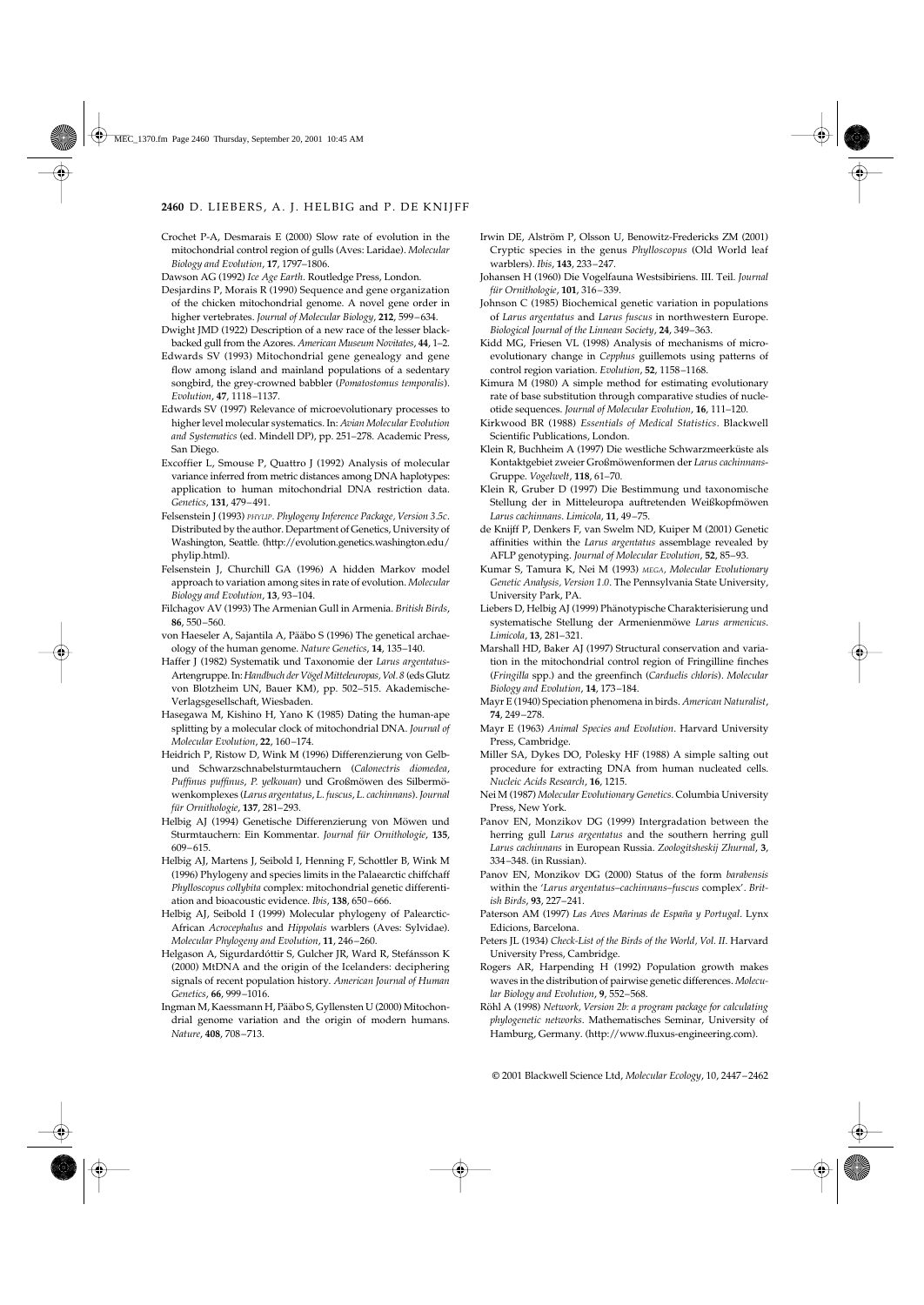Rutter N (1995) Problematic ice sheets. *Quaternary International*, **28**, 19–37.

- Schneider S, Kueffer JM, Roessli D, Excoffier L (1998) *ARLEQUIN: a software for population genetic data analysis, Version 1.1*. University of Geneva, Switzerland. (http://anthropologie.unige.ch/ arlequin).
- Schrag DP (2000) Of ice and elephants. *Nature*, **404**, 23–34.
- Slatkin M, Hudson RR (1991) Pairwise comparisons of mitochondrial DNA sequences in stable and exponentially growing populations. *Genetics*, **129**, 555–562.
- Snell RR (1991) Interspecific allozyme differentiation among north Atlantic white-headed larid gulls. *Auk*, **108**, 319–328.
- Snow DW, Perrins CM (1998) *The Birds of the Western Palearctic, Vol. I*. Oxford University Press, Oxford.
- Stegmann B (1934) Ueber die Formen der großen Möwen ('subgenus *Larus*') und ihre gegenseitigen Beziehungen. *Journal für Ornithologie*, **82**, 340–380.
- Strimmer K, von Haeseler A (1996) Quartet puzzling: a quartet puzzling maximum-likelihood method for reconstructing tree topologies. *Molecular Biology and Evolution*, **13**, 964–969. (http://www.tree-puzzle.de).
- Strimmer K, von Haeseler A (1997) Likelihood mapping: a simple method to visualize phylogenetic content of a sequence alignment. *Proceedings of the National Academy of Sciences of the USA*, **94**, 6815–6819.
- Swofford DL (1993) *PAUP. Phylogenetic analysis using parsimony, Version 3.1*. Illinois Natural History Survey, Champain.
- Wenink PW, Baker AJ, Rösner H-U, Tilanus MGJ (1996) Global mitochondrial DNA phylogeography of holarctic breeding dunlins (*Calidris alpina*). *Evolution*, **50**, 318–330.
- Wenink PW, Baker AJ, Tilanus MGJ (1994) Mitochondrial control region sequences in two shorebird species, the turnstone and the dunlin, and their utility in population genetic studies. *Molecular Biology and Evolution*, **11**, 22–31.
- Wink M, Kahl U, Heidrich P (1994) Lassen sich Silber-, Weißkopf- und Heringsmöwe (*Larus argentus*, *L. cachinnans*, *L. fuscus*) molekularbiologisch unterscheiden? *Journal für Ornithologie*, **135**, 73–80.
- Yésou P (1991) The sympatric breeding of *Larus fuscus*, *L. cachinnans* and *L. argentatus* in western France. *Ibis*, **133**, 256–263.

This paper is part of a comprehensive effort to understand the evolutionary history of the large gulls worldwide based on various genetic marker systems (mtDNA, AFLP, intron sequences). It comprises the core of Dorit Liebers' PhD work, which was conducted in Andreas Helbig's laboratory and was co-supervised by Peter de Knijff. AJH is head of the ornithological research station of Greifswald University located on the Baltic Sea island of Hiddensee. PdK is an assistant professor at Leiden University's Medical Centre and, apart from gulls, has a primary interest in genetics of the human Y chromosome. DL is currently continuing her research on mtDNA sequence evolution in vertebrates with Arndt von Haeseler at the MPI for Evolutionary Anthropology in Leipzig.